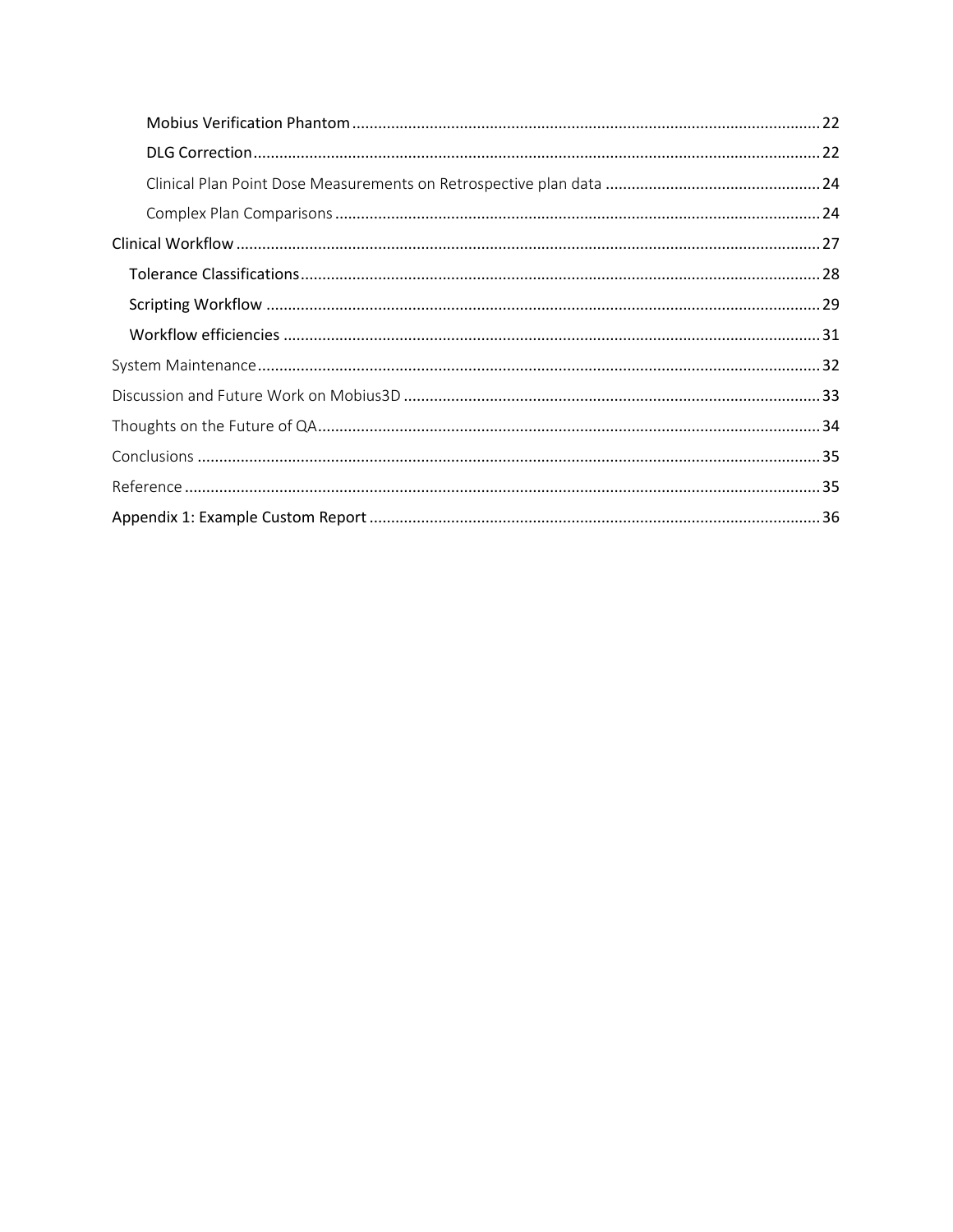### <span id="page-2-0"></span>An introduction by Varian, a Siemens Healthineers Company

Varian has been in the Quality Assurance (QA) space for a long time, starting with products such as Argus and Portal Dosimetry. In 2018 Varian established a dedicated QA portfolio, focusing exclusively on machine and patient QA. With the acquisition of DoseLab, Mobius3D, and Qumulate, we have been expanding and strengthening our portfolio to provide a comprehensive QA solution for all steps of a patient's treatment journey.

#### <span id="page-2-1"></span>Why did Varian join the QA space?

As Varian, we are dedicated to providing QA solutions that provide our users with the tools and results to ensure safe high-quality patient treatments. Our goal is to release patient QA with new modalities and enable emerging technologies such as online adaptive radiotherapy. With the rapidly increasing complexity and number of treatments QA has become a significant part of the patient's treatment process. We therefore believe that QA workflows should be automated and standardized. Due to our close collaboration with the other product teams, we can create these integrated and automated solutions.

#### <span id="page-2-2"></span>Our vision (February 2022)

For Mobius3D, our vision is to deliver automated QA for every plan and every treatment, to ensure that patients are treated with the correct plan and with the correct dose. We listen to the market needs, implement established guidelines, and collaborate closely with our other products to build the features that give our users confidence in their QA and treatment workflow. We do this by taking the following design goals into consideration:

- A feature shall improve the user's workflow and QA experience. Where possible, it will increase the efficiency and lead to time-savings (less machine and physicist time). This is realized by automating where possible and through integration with other products;
- A feature shall provide results that are reliable and actionable. Large numbers of false positives are not acceptable, as they create documentation indicating patient mistreatment with no ability to correct their root cause. Furthermore, they add significant additional work to determine if the patient's treatment is safe. Large numbers of false negatives are clearly unacceptable, because they miss what may be a real problem with patient safety. The goal is to design solutions that identify the root cause of an error.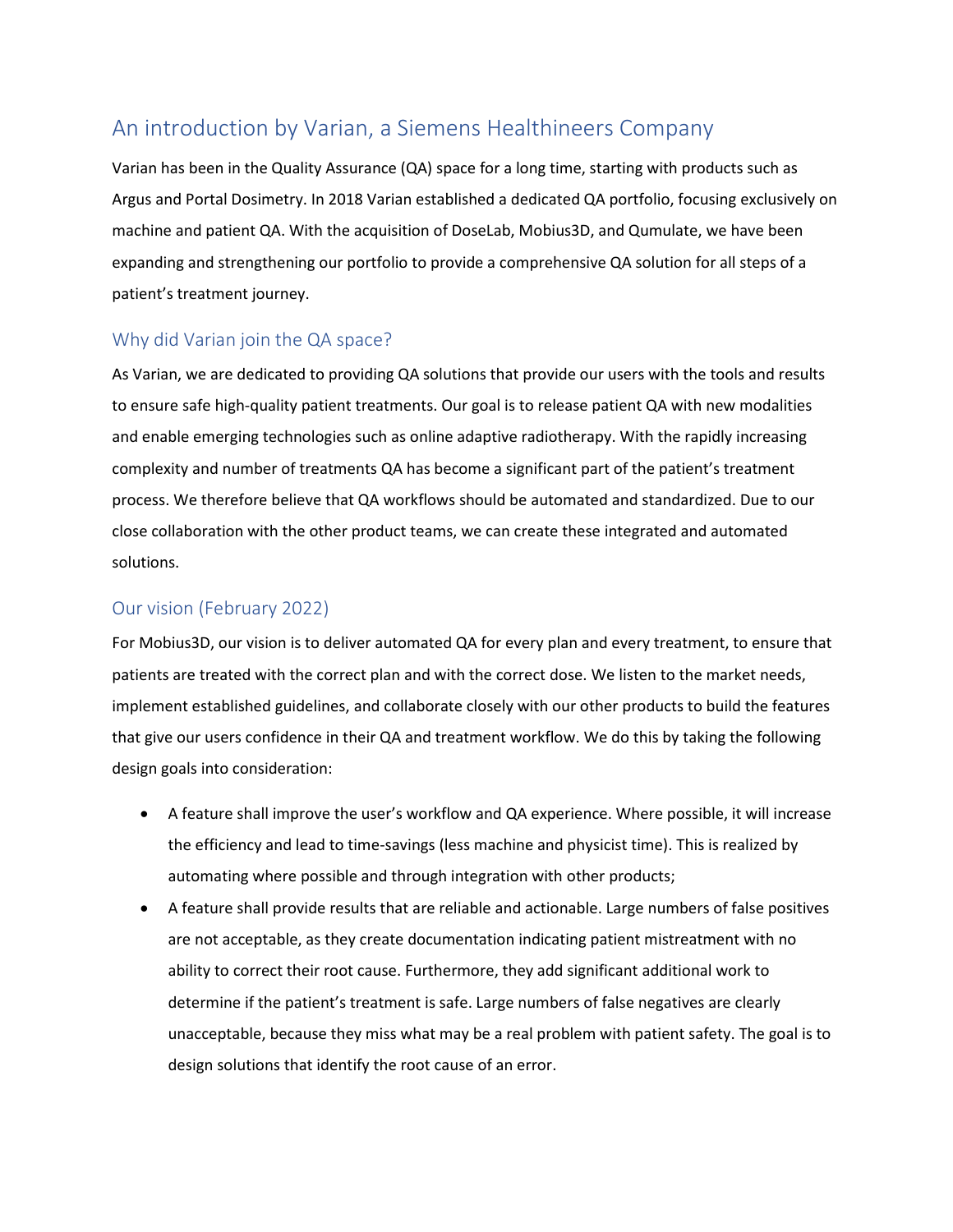While patient QA has been maturing over recent decades, continuous improvements are necessary to keep up with the ever-changing field of radiotherapy. With this in mind, our short-term focus is on improving the existing product, and adding new features such as those that ensure better integration and also provide ultimate patient safety such as EPID (Electronic Portal Imaging Device) based QA. In the long-term we expect QA to become more tightly integrated in the entire treatment chain, performing automated QA on each process carried out.

#### <span id="page-3-0"></span>What is Mobius3D?

Mobius3D (M3D) is a patient QA system that allows your existing hardware to be transformed into a complete patient delivery verification tool. The four main modules are:

- MobiusCalc: Secondary dose calculation of the TPS (Treatment Planning Systems) plan using our independent beam model and dose algorithm. Verifies that the dose to the targets and organs at risk are within the user-defined limits;
- MobiusFX: (Pre-)Treatment QA using machine measurements. On top of the results provided by MobiusCalc, MobiusFX also verifies that the scheduled plan is delivered, and the machine delivered it within the user-defined limits;
- MobiusCB: Checks the CBCT (Cone Beam Computed Tomography) against the planning CT (Computed Tomography) with a density gamma comparison to highlight gross errors in patient positioning and significant changes in patient anatomy. Calculates and visualizes dose on the CBCT to understand the impact of any patient anatomy or alignment changes to the dose distribution;
- MobiusAdapt: Secondary dose QA for online adaptive plans created by Ethos™ therapy.

Mobius3D uses independent customizable beam models for a wide range of machines and modalities. The independent CCCS (collapsed cone convolution superposition) dose algorithm is developed by Varian. The software comes pre-installed on a Varian provided and installed server. The application is browser based. After configuration almost the entire workflow is automated, reducing the time spent on QA.

#### <span id="page-3-1"></span>Is Mobius3D independent and how is this guaranteed?

To guarantee independence, Mobius3D aligns with clinical guidance in that we: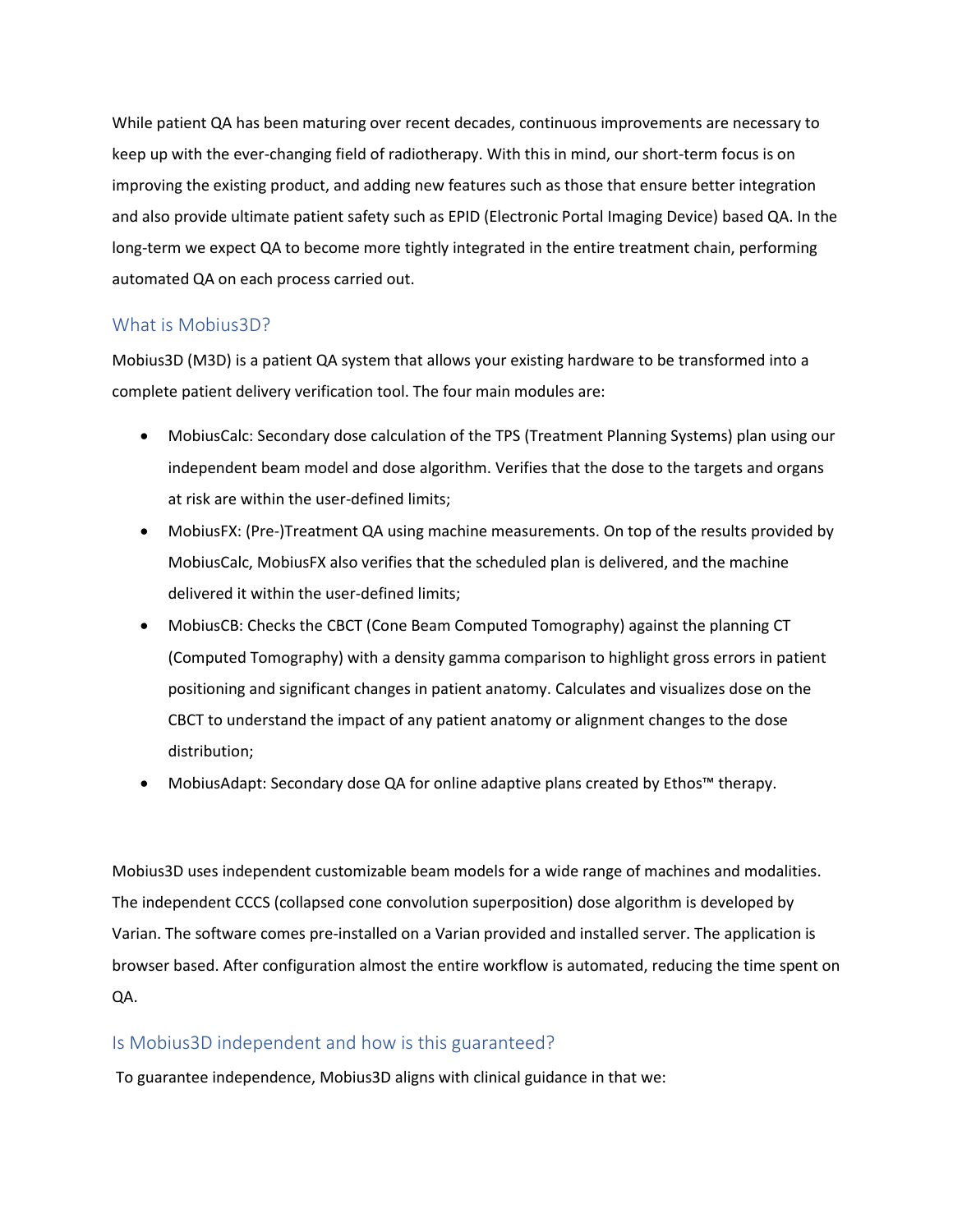- Have individual engineering teams and Product Managers who focus exclusively on QA products;
- Collaborate closely with other products to optimize workflows and designs without re-using their code and methodologies;
- Aim to follow standardized protocols such as DICOM (Digital Imaging and Communications in Medicine) or use data accessible to the user;
- Created independent beam models and dose algorithm.

### <span id="page-4-0"></span>Why this whitepaper?

As Varian we provide various resources around Mobius3D and its commissioning. This white paper contains recommendations for the commissioning process, suggested tolerances, and expected differences. Our intention is to give our (potential) users the opportunity to understand how this might work out in practice. Hull University Teaching Hospitals has been using Mobius3D for several years and spent significant effort on the implementation within their clinic. Understanding their goals and processes as an independent user will help our existing and new users with their implementation of Mobius3D.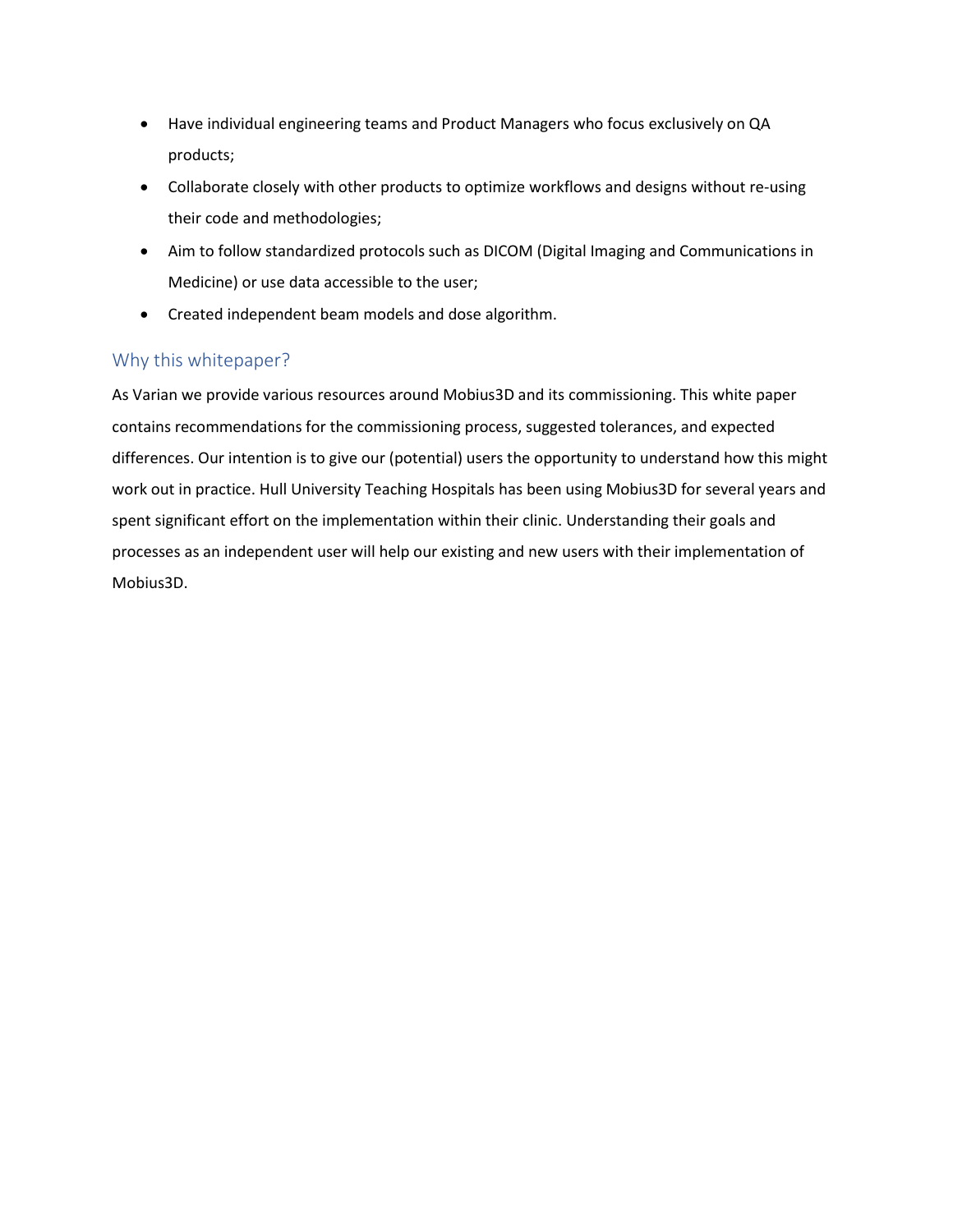### <span id="page-5-0"></span>Abstract

This work gives an overview of the commissioning of Mobius3D for clinical use for both Halcyon and C-Arm linacs for VMAT (Volumetric Modulated Arc Therapy), Conformal RT (Radiation Therapy) and Virtual Simulation techniques. Comparisons of Mobius3D calculations and physical measurements agree within ±3%. Mobius3D calculations compared to TPS calculated dose for both AAA and AXB, meet at least the 5%/3mm gamma pass rate of 90% for all complex plans.

Local clinical workflow is described, which stratifies plans with three action levels to allow appropriate identification of plans requiring further investigation. The workflow also includes use of an ESAPI script, which allows the user to interrogate the Mobius3D database and produce a custom QA report without leaving the ARIA environment. Time saving efficiencies of eight minutes per plan check have been achieved for over 90% of calculations.

### <span id="page-5-1"></span>An Introduction to Hull University Teaching Hospitals

Hull University Teaching Hospitals is a large acute National Health Service (NHS) provider located in England. The Trust provides a wide range of NHS services which includes cancer care. The department comprises six Varian Linear accelerators providing external beam radiotherapy and also has superficial and brachytherapy services. The Radiotherapy Physics service excels in its commitment to the scientific support and development of services, evidenced by the United Kingdom Accreditation Service recognizing the service meets the requirements of the BS70000 Medical Physics and Clinical Engineering Quality Standard. This accreditation provides assurance of a technically competent and high-quality scientific service to the department's patients, who receive approximately 41,000 fractions of radiotherapy per annum. The Radiotherapy department is part of the Yorkshire and Humber Operational Delivery Network for Radiotherapy.

The Radiotherapy department has a long history of implementing new and emerging technology into the clinical pathway and was amongst the first few departments to offer IMRT in England, in 2002. As with other early adopters, the department was initially limited in its ability to deliver IMRT to all clinical sites owing to inefficiencies and lack of advanced technology for treatment verification and validation. However, there was a strong commitment to achieve access to IMRT for all patients that would benefit. As new technology became available and clinical pathways were streamlined, the number of IMRT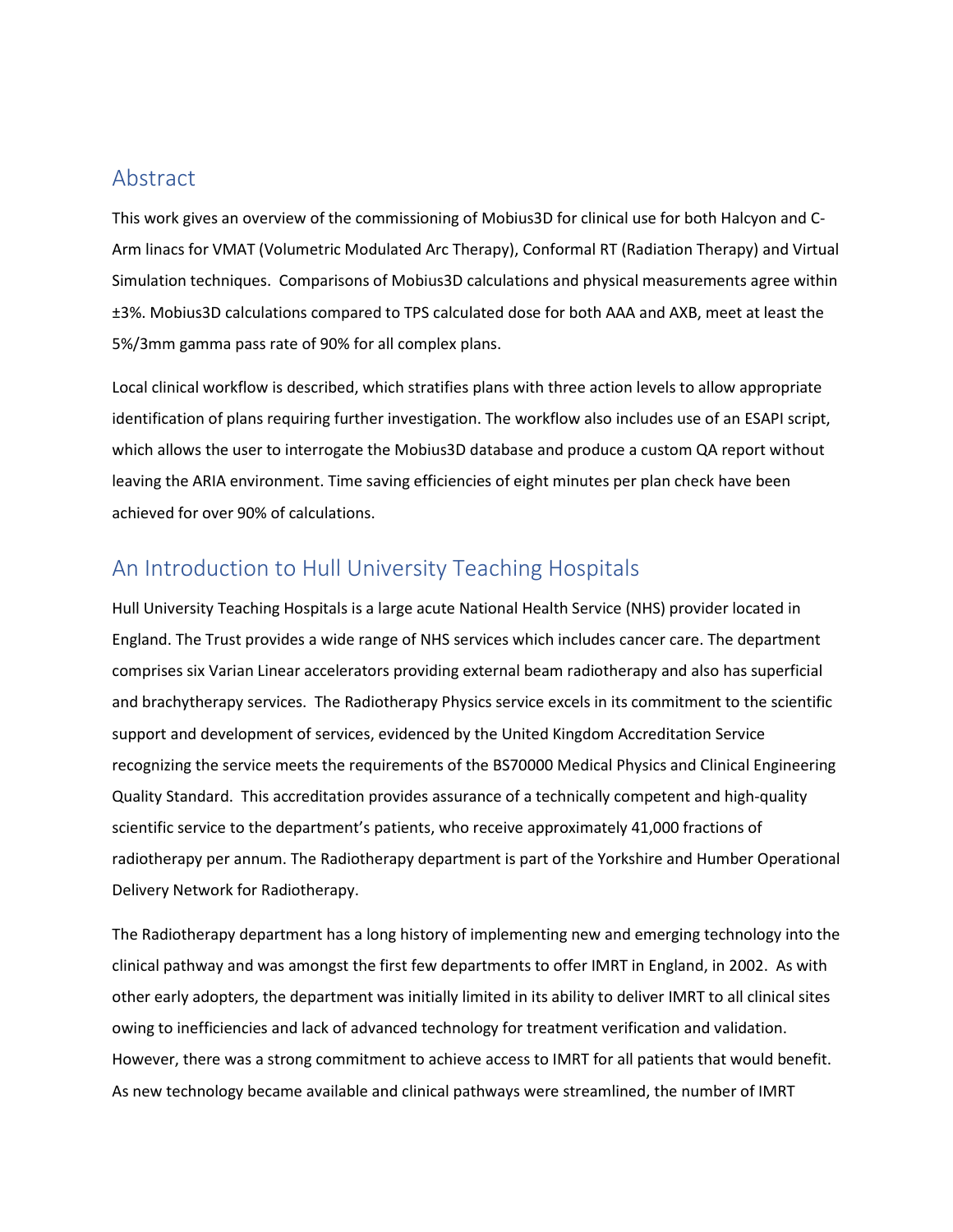

episodes delivered increased significantly, as shown in **[Figure](#page-6-0)** *1*.

<span id="page-6-0"></span>**Figure 1 Relative number of plans produced by treatment planning per year, broken by type into Virtual Simulation (VSIM), Conformal Radiotherapy (CRT) and Intensity Modulated Radiotherapy (IMRT). For a sense of absolute scale, the median total number of plans produced over this period is approximately 2300 per year. Note, this graph excludes VSIM plans produced on a separate, radiographer-led pathway.** 

The drive to improve access to modernised treatments has continued with the department being the first in the North of England to install and clinically commission a Varian Halcyon linear accelerator. The Halcyon has increased the flexibility of the overall service.

The physics team also has a well-established precedence of implementing efficiencies into the clinical workflow. Previous local work has shown that patient specific quality assurance (PSQA) dosimetric measurements are not required for individual patient plans, provided there is traceability between computer simulation tolerances and measurement-based QA methodologies. By reducing the requirement for machine-based physical measurements, there has been an associated reduction in the resource requirements of both (staff and equipment). This has consequently increased clinical pathway throughput.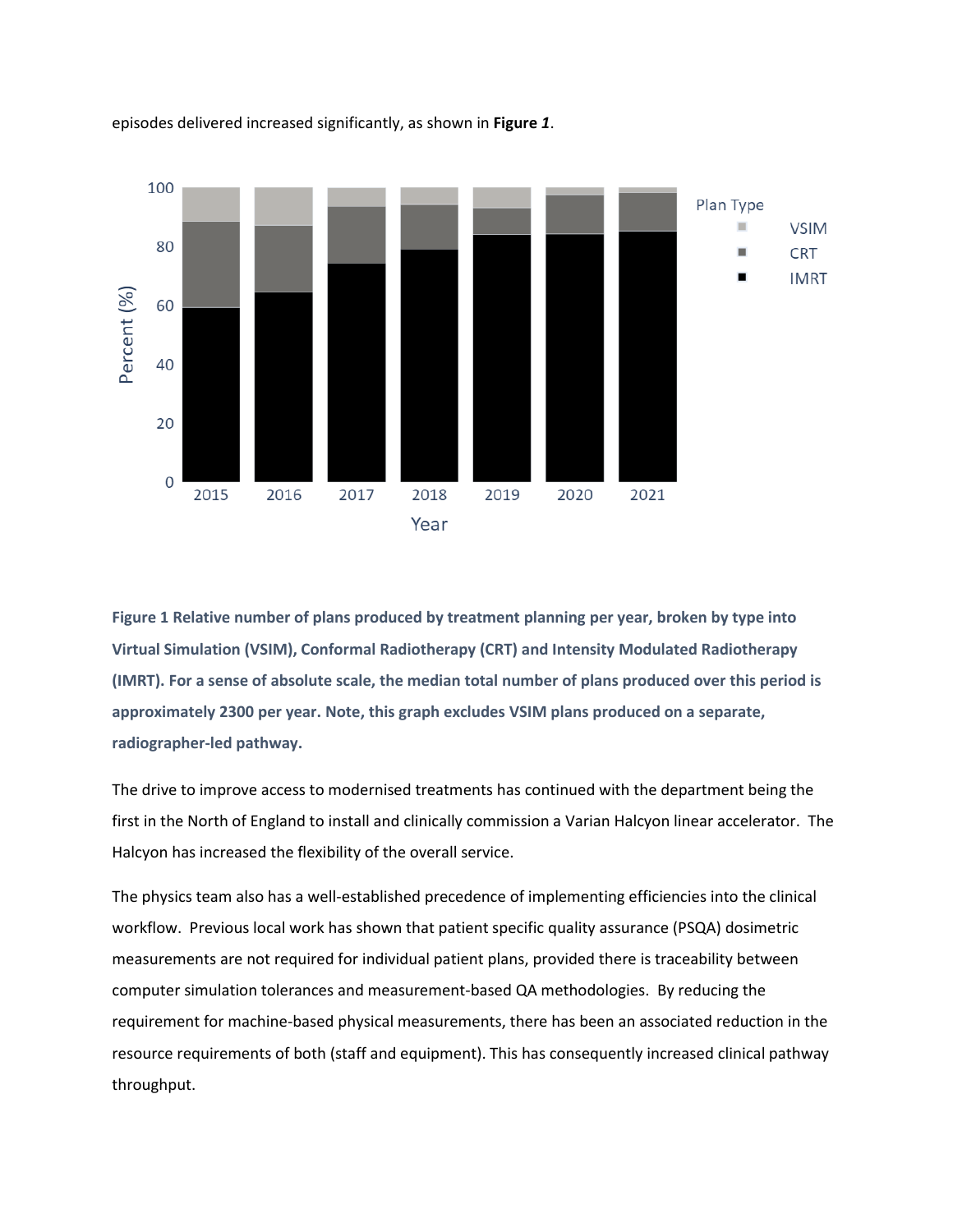The implementation of the Halcyon in the department also provided a new challenge: a requirement for an independent verification system to provide quality assurance for clinical treatment plans. In summary, a solution was required that would:

- 1. allow independent treatment plan verification by quantitative analysis for external beam clinical radiotherapy treatment plans;
- 2. enable traceability between independent dose calculation results and physical measurements;
- 3. support automation and reduced requirement for user input in the clinical workflow;
- 4. support both Varian Halcyon and Varian TrueBeam Linac models, to enable standardized operating procedures for Quality Assurance procedures within the departmental fleet, irrespective of the delivery device;
- 5. Facilitate future development of the clinical service to monitor treatment delivery after each fraction and provide assurance that the treatment unit had performed within the required tolerances.

Reviewing the options available, the MobiusCalc and MobiusFX modules provided the required functionality to achieve all these objectives. This whitepaper described the commissioning and implementation of the MobiusCalc module, referred to generically as Mobius3D (M3D) throughout.

### <span id="page-7-0"></span>Clinical Implementation

The initial implementation for M3D was driven by various demands and may not necessarily be seen as the most natural order in which to implement the software. The entire rollout was done in three main phases.

#### <span id="page-7-1"></span>Phase 1: Halcyon VMAT

At the time of the initial installation of a Halcyon in March 2019, no commercial solutions existed for the independent QA of plans on this machine. As such, all plans had point dose measurements performed with ionisation chambers. This required considerable amounts of both machine and physicist time. Due to this demand on resources the first implementation of M3D was for our cohort of Halcyon patients (Pelvis VMAT at that time).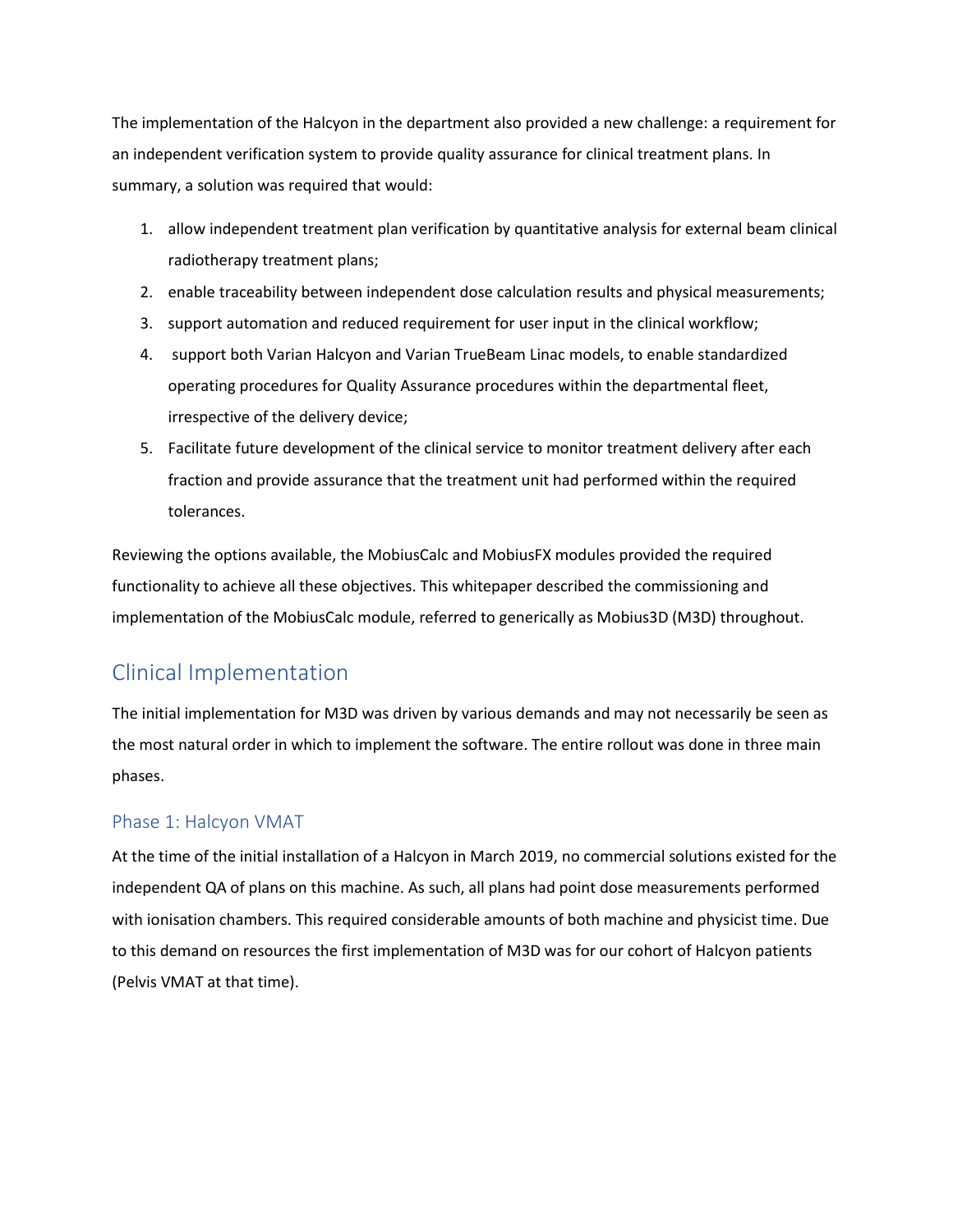### <span id="page-8-0"></span>Phase 2: C-Arm Breast and Conformal RT

Following on from this M3D was rolled out to breast plans (sliding window IMRT with CRT boosts), and other CRT plans. This cohort used point-dose independent MU (Monitor Units) calculation software, which was end-of-life and as such needed to be replaced.

### <span id="page-8-1"></span>Phase 3: C-Arm Linac VMAT

The final phase of the rollout was to the remainder of the clinical portfolio, which in our clinic was VMAT to all sites on standard C-arm linacs.

### <span id="page-8-2"></span>Commissioning

#### <span id="page-8-3"></span>Materials and Methods

The M3D documentation provided some suggestions of expected accuracy for both the commissioning process and volumetric calculations. These were related to the accuracy of M3D rather than clinical acceptability, which remains the responsibility of the local Centre. In addition to comparing against the suggested performance, we also utilized several tests that form part of linac or TPS commissioning. It should be noted that local experience of M3D is currently limited to 6MV and 15MV flattened beams on a TrueBeam and 6MV-FFF on a Halcyon.

#### <span id="page-8-4"></span>Open field beam model

The first stage of commissioning the beam model was to assess the basic model for simple open fields on a water phantom. There were two aspects to this assessment. Firstly, comparison of beam model parameters to point dose measurements, and secondly, volumetric gamma comparisons between M3D and TPS calculations.

#### <span id="page-8-5"></span>Point dose measurements

M3D has a Beam Model Customization page, which contains several beam parameters. These parameters may be modified to fit the local data if required. They can also be compared to point dose measurements for verification purposes. For the commissioned machines these include:

- PDD (Percentage Depth Dose) values at 5cm, 15cm and 25cm depths for 5cm x 5cm, 10cm x 10cm and 20cm x 20cm field sizes (not available for Halcyon models);
- Off-axis Ratios up to 20cm, at 5cm depth for a 40cm x 40cm field at 100cm SSD (Source to Surface Distance) (not available for Halcyon models);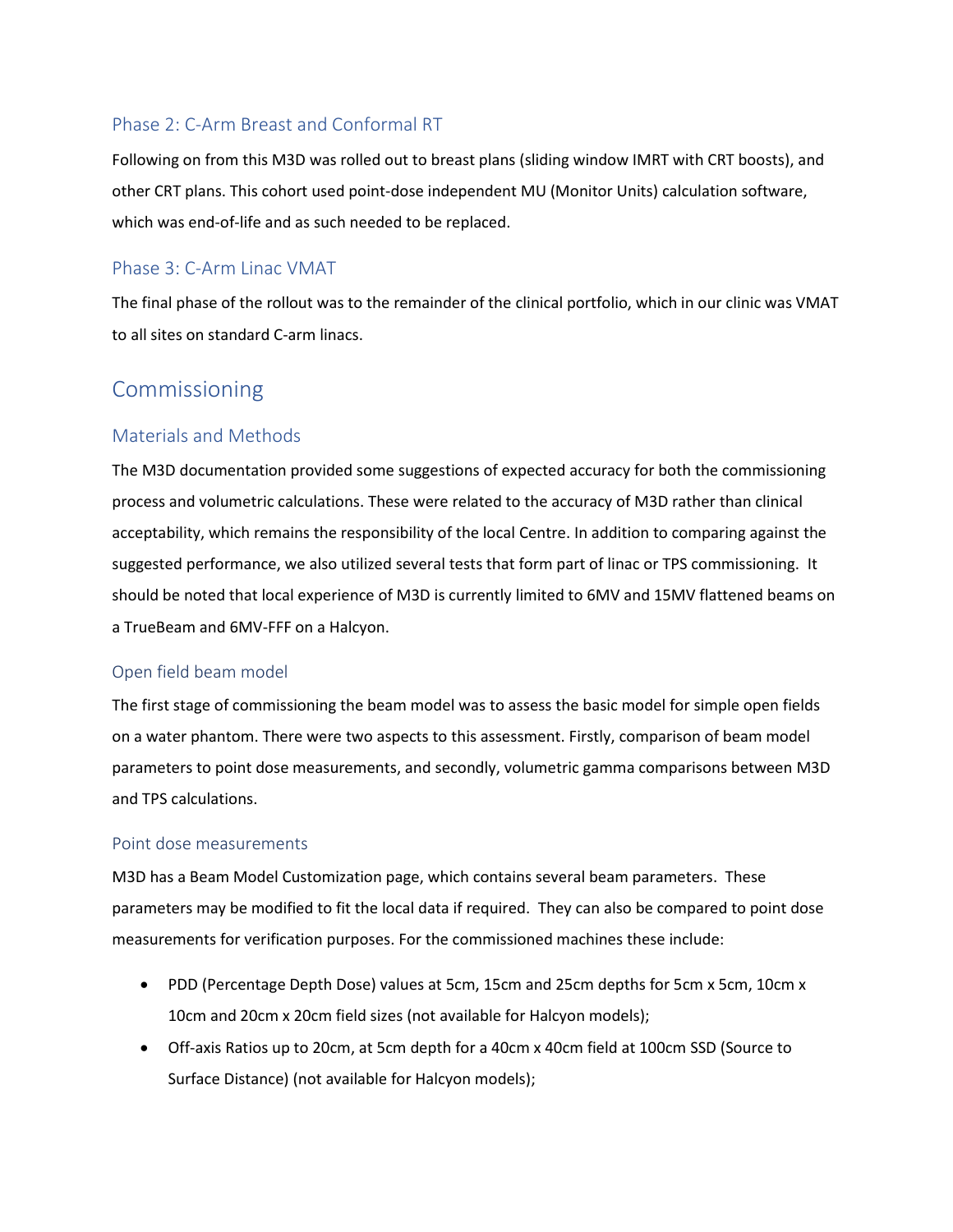• Output Factors from 3cm x 3cm to 40cm x 40cm at 10cm depth and 100cm SSD.

These values were compared to measurements acquired during the commissioning of local treatment units. If deviations exist, the values can be modified to improve the agreement. Measurements were performed with a CC13 ionization chamber in the Blue Phantom 2 (IBA Dosimetry) plotting tank. 1cm x 1cm and 2cm x 2cm output factors were included in the Mobius commissioning data. However, as the local field size limit is 3cm x 3cm and small MLC (Multi Leaf Collimator) segments would be more significantly influenced by the MLC parameters, these were not considered here. Output factors for cone applicators were also included the M3D commissioning data. However, these are not in use locally and were not considered in this work.

#### <span id="page-9-0"></span>Gamma Comparisons

A series of open fields from 5cm x 5cm to 40cm x 40cm were applied to a water phantom (60cm x 60cm x 60cm), large enough for full scatter conditions. 3D gamma comparisons were made (3%/3mm and 2%/2mm) with TPS dose distributions, with an expected pass rate of at least 90% for 3%/3mm as per recommendation in M3D Instructions for Use. The regions of expected deviations are in the penumbra, build-up region and off-axis positions for large fields.

#### <span id="page-9-1"></span>Inhomogeneity Phantom Measurements

The accuracy of the system for inhomogeneities and more complex open fields were performed based on IAEA-TECDOC-1583 (TecDoc, 2008). The phantom used was IMRT Thorax Phantom (CIRS) and measurements were acquired with the CC13 Ionization chamber and Dose 1 electrometer (IBA Dosimetry). Eight cases were assessed for each energy on the C-arm linacs. This was repeated for Halcyon, with the two cases for assessing wedges not included. The measurements are performed as part of the treatment unit commissioning and the M3D calculations were compared to an average set for the three local TrueBeams or the single set for the Halcyon.

- Case 1: Basic  $10x10cm^2$  anterior field, measurements in 'water';
- Case 2: Tangential field with wedge, scatter-loss and surface obliquity, measurements in 'water';
- Case 3: Direct anterior field with MLC 'diamond' shaped field, measurements in 'water';
- Case 4: Four field brick, lateral transmission through 'lung', posterior transmission through 'bone', measurements in 'water', 'lung' and 'bone';
- Case 5: Anterior field, through 'lung' and 'water' sections, measurements in 'water' and 'lung';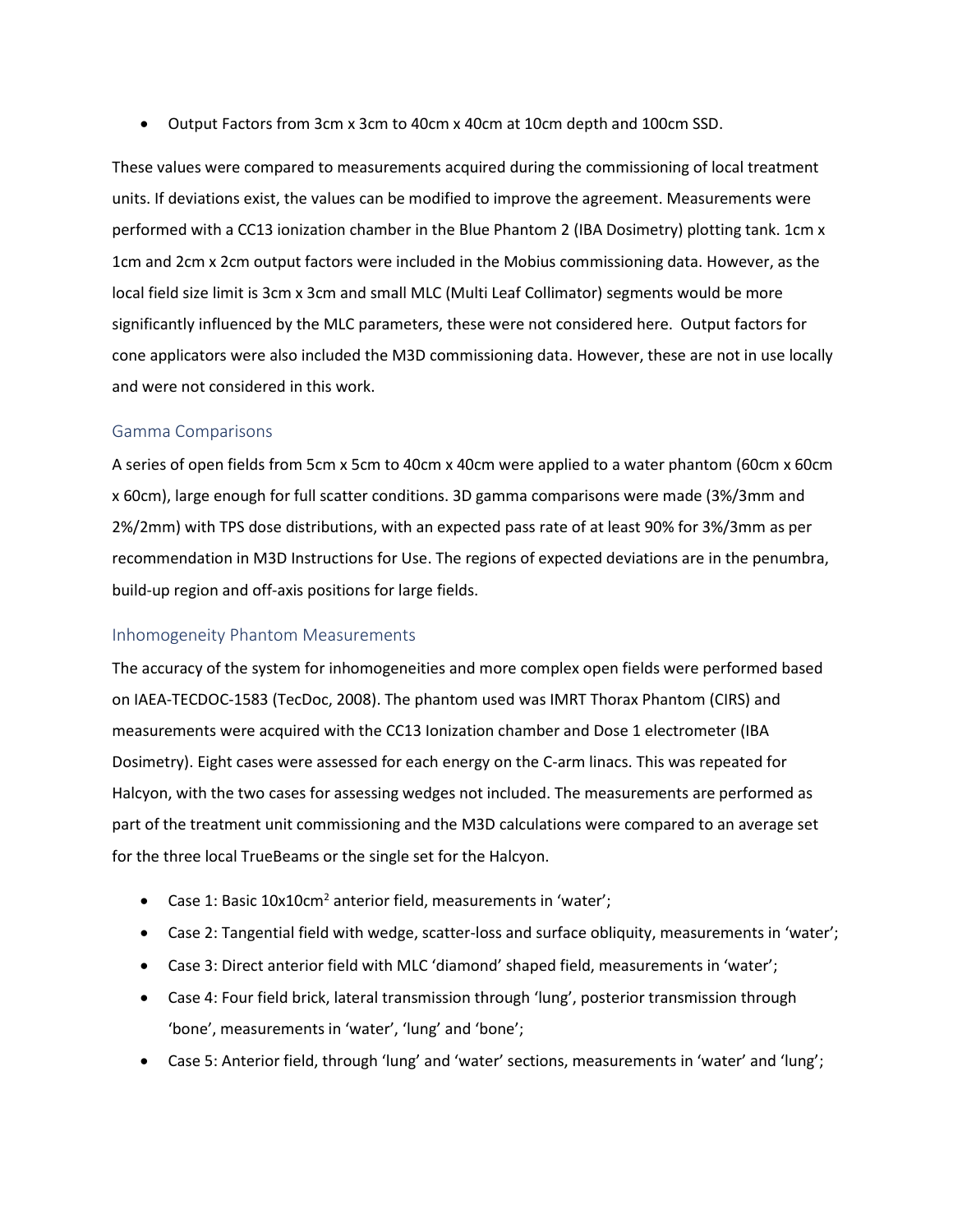- Case 6: Oblique incident field with significant MLC blocking, measurements in 'water', 'lung' and 'bone';
- Case 7: Three field, with lateral wedges, lateral transmission through 'lung', measurements in 'water';
- Case 8: Non-coplanar fields, anterior-inferior oblique field, lateral fields with transmission through 'lung', measurements in 'water'.

#### <span id="page-10-0"></span>Mobius Verification Phantom

The Mobius Verification Phantom (MVP) was used for commissioning, which is constructed from water equivalent material and has seven positions for point dose measurements and space for film in the coronal plane. M3D has an in-built feature that may calculate an imported plan on the MVP. This removes the requirement to recalculate clinical plans on the phantom if performing verification measurements. However, it does not consider the couch and assumes the phantom is positioned at the external markers. To assess the suitability of this feature, a range of plans were applied to a locally acquired CT scan of the MVP in Eclipse and exported to M3D. The calculations in M3D on the CT scan were compared to the in-built calculations.



**Figure 2: Mobius Verification Phantom with seven measurement points and a slice for holding film. Manufactured from water equivalent material.**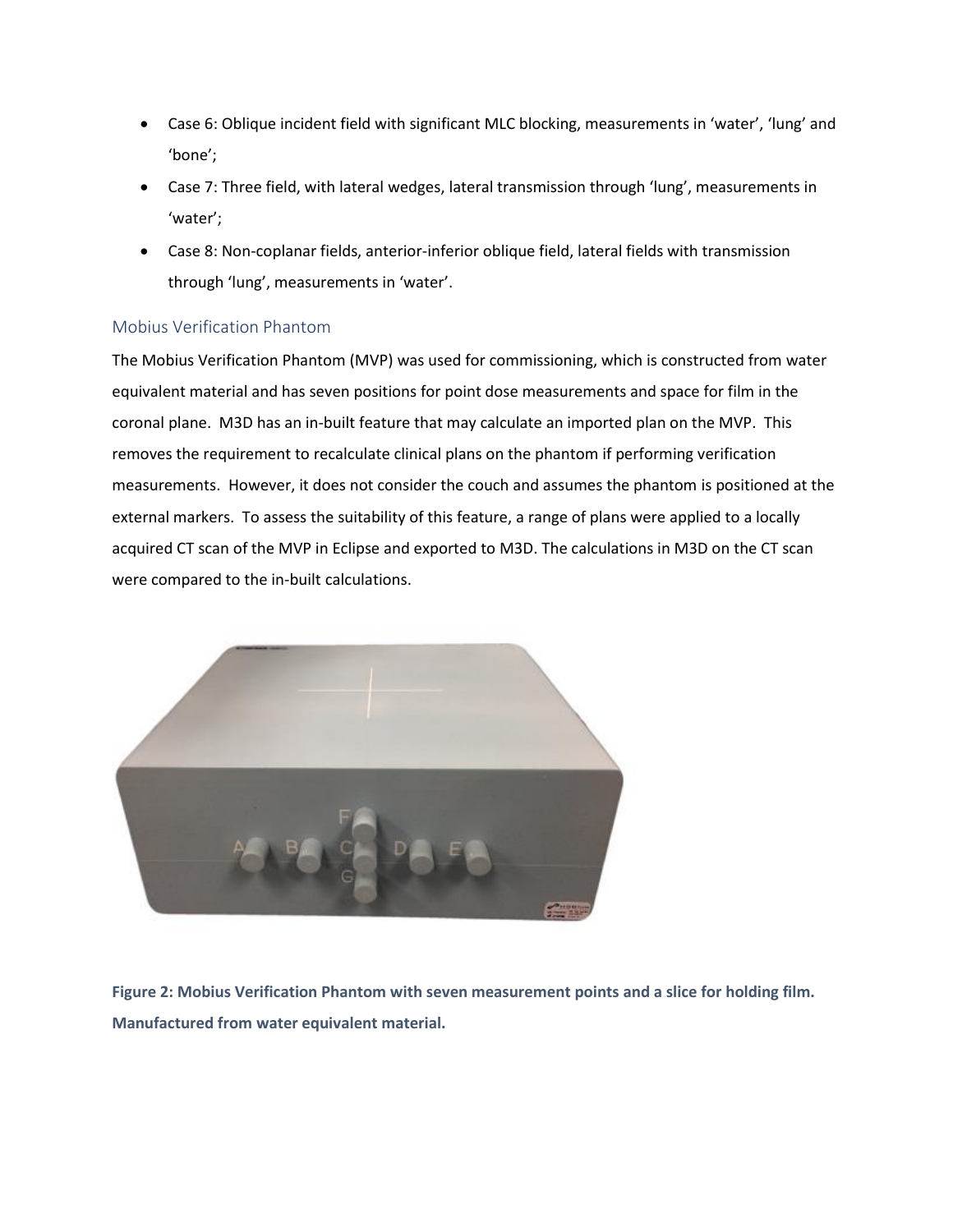#### <span id="page-11-0"></span>Optimization of Dosimetric Leaf Gap Correction

Once the base beam model has been verified, complex IMRT plans can be reviewed. The initial step is the optimization of the Dosimetric Leaf Gap (DLG). The DLG has been configured as part of the provided model. Adjustments can be made using the parameter "DLG correction from M3D's default", which defaults to 0.0mm. This is the only adjustable value in M3D for modelling the MLC and can significantly impact on the small field segments used in IMRT. The method for this optimization is to acquire a series of point dose measurements for a representative range of patients. Then the DLG correction is adjusted to minimize the difference between M3D calculations and these measurements. At this point the DLG correction can be used to compromise for inaccuracies in the base beam model, which is why it is important to verify simple cases first. There is also a possibility of over fitting the DLG correction to the sample of patients used, and that it will not be suitable for others. The patient sample should cover the range of patient sites and treated volume sizes to optimize to all types of fields generated.

Once the DLG correction was optimized, a second independent set of point dose measurements for an independent patient sample was used to validate the model. This step helped to ensure that the model was not over-fitted for an unrepresentative patient group or that there was an issue with the initial point dose measurements.

#### <span id="page-11-1"></span>Clinical Plan Point Dose Measurements

The locally installed Halcyon was v2.0 and used both sets of MLCs for modulation. As this was not modelled in M3D prior to v3.0, a large sample of dose measurements (186 plans) were acquired using the MVP for verification purposes. The phantom was CT scanned with, and without, a CC13 ionisation chamber (IBA Dosimetry) inserted. The active volume of the chamber was contoured and copied to each measurement position to allow an average dose to each position to be calculated. For each plan, the measurement points were assessed in Eclipse and a suitable one was identified; a point with a standard deviation <1% of the mean dose. If none of the points met this criteria, isocentre moves were applied until a suitable point is found. The measurements were performed with a Dose 1 electrometer and CC13 ionisation chamber (IBA Dosimetry). The measurements were normalised to the reference output and have an uncertainty of ±0.5% (95% CL: k =2). IPEM Report 96 (James et al., 2008) suggests a point dose tolerance of 2-5% depending on the complexity.

For the in-built MVP calculation, the dose at each of the seven ion chamber locations and the standard deviation is shown. Each measurement point ROI (Regions of Interest) is  $\sim$ 0.5 cm<sup>3</sup>. The measurement point ROIs are much larger than the supported ion chambers ( $\sim$ 0.13 cm<sup>3</sup>) to account for up to a 3 mm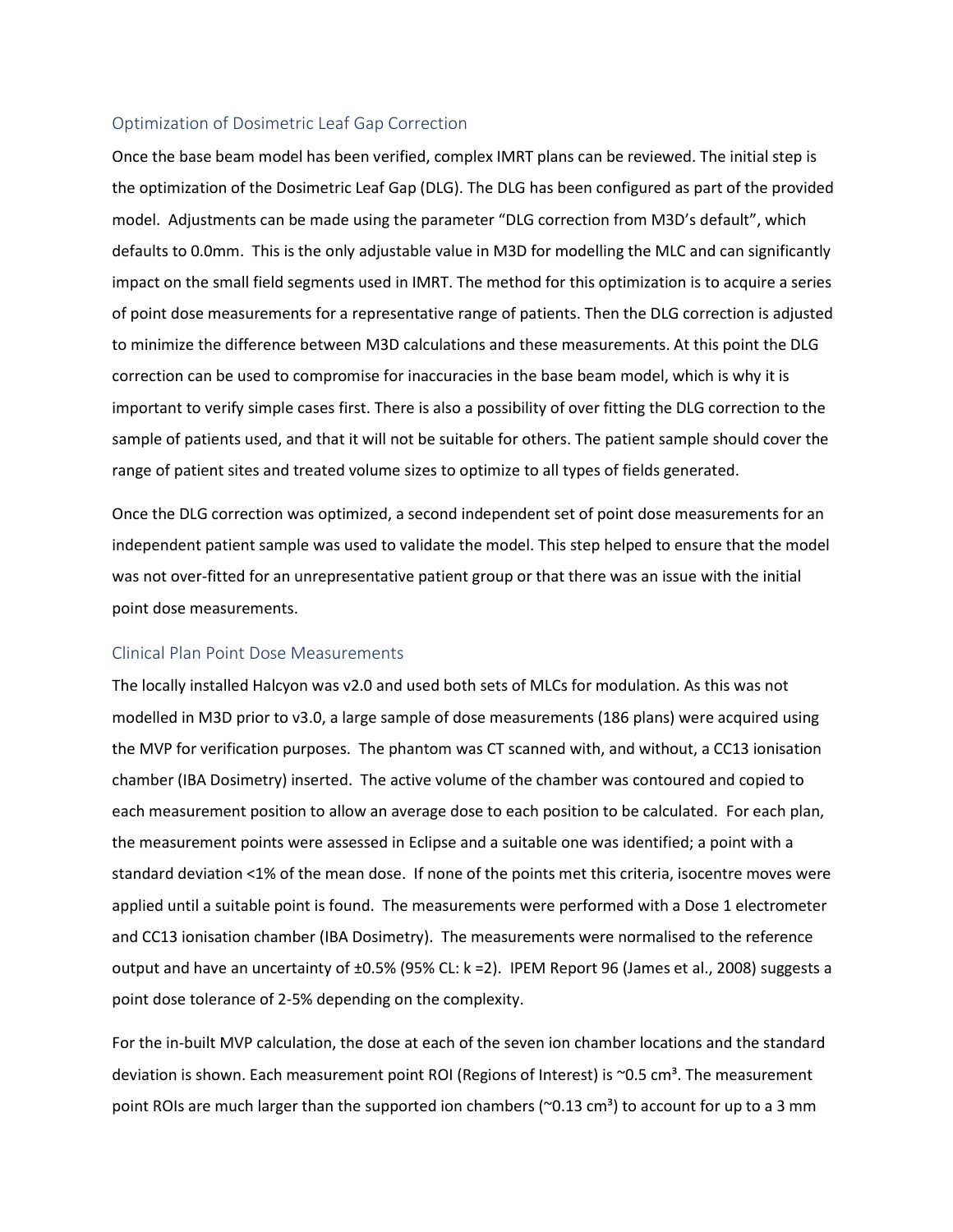setup error. Once M3D v3.0 was available a sample of previous point dose measurements were compared to the M3D in-built feature and an exported plan on the MVP CT series. The differences between the methods were compared to determine if the limitations of the in-built feature are significant or not.

#### <span id="page-12-0"></span>Plan Comparisons

A range of plans were recalculated in M3D and compared to the TPS dose distributions. The M3D documentation states that the following performance should be expected:

- Simple Plans: gamma pass rates with 5%/3mm criteria should be above 98% and mean target difference should be within ±3%;
- Complex Plans: gamma pass rates with 5%/3mm criteria should be above 90% and the target mean dose difference should be within ±5%.

Deviations should be limited to regions of inhomogeneity or near the surface of the patients, and so this was investigated. The 'Target' for these comparisons is a structure that combines all PTV (Planning Target Volume) volumes for that treatment, known as the combined target volume. The volume within the patient CT used for the gamma comparison is the region within the 10% dose threshold of the maximum dose. These comparisons were used to determine suitable tolerances based on the observed performance for the local plans and TPS.

#### <span id="page-12-1"></span>Results

#### <span id="page-12-2"></span>Simple Point dose measurements

#### *Halcyon*

For the output factor comparisons, it is suggested in the M3D documentation that agreement should be within ±3.0%, within a further constraint of ±0.5% if improved accuracy is required. All M3D comparisons (**[Table](#page-13-0)** *1*) met the tighter constraint for both TPS calculation and measurement comparisons, except for the 2cm x 2cm comparison to the TPS. Since the M3D calculation were within the tighter constraint for the measurements, and small MLC field calculations will be further assessed during the validation of complex IMRT deliveries, this was considered acceptable.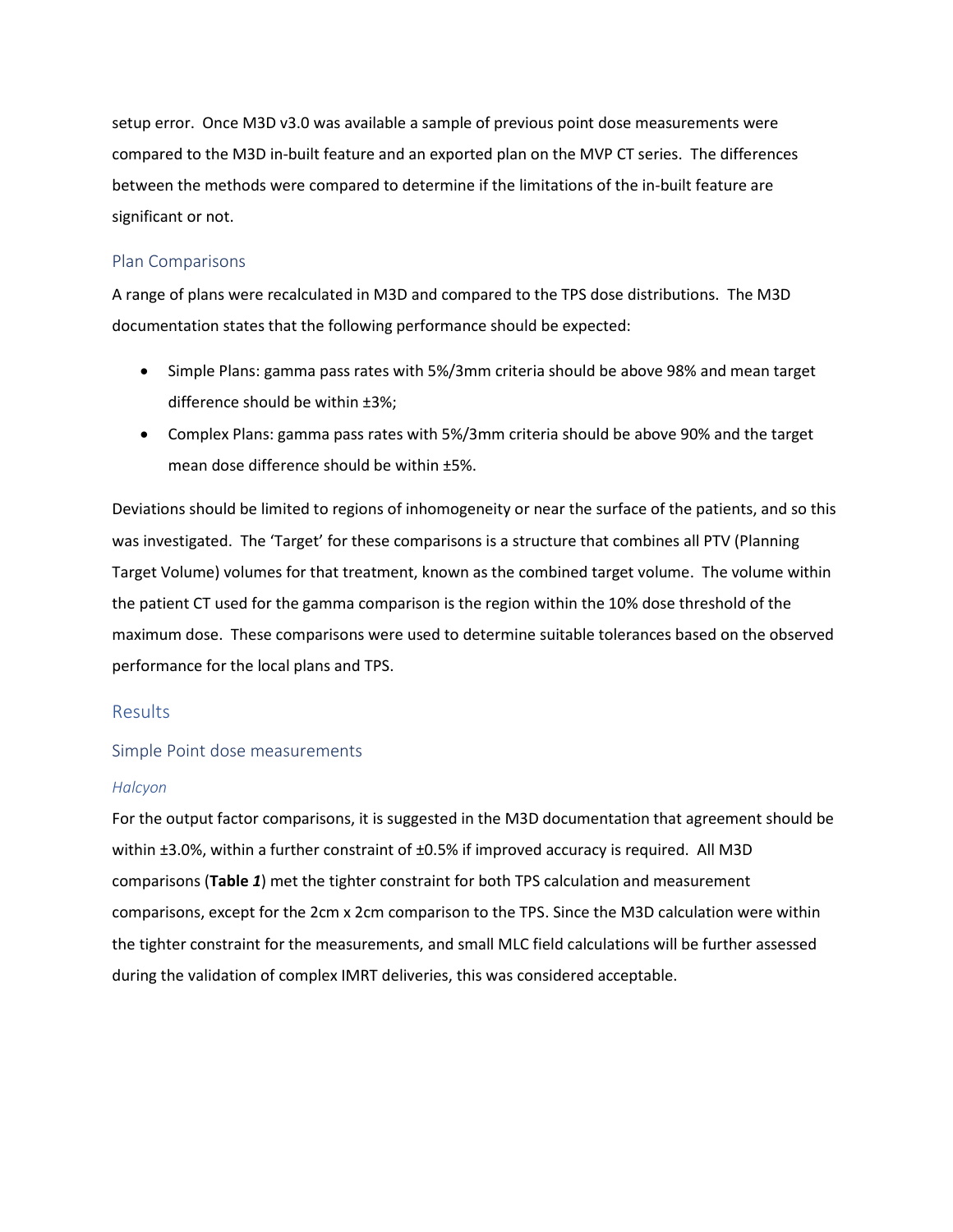| <b>Field Size (cm</b> | <b>Deviation from</b> | <b>Deviation from</b> |
|-----------------------|-----------------------|-----------------------|
| $x$ cm)               | <b>TPS</b>            | <b>Measurement</b>    |
| $\overline{2}$        | 0.7%                  | $-0.1%$               |
| 4                     | $-0.1%$               | $-0.2%$               |
| 6                     | $-0.1%$               | $-0.1%$               |
| 8                     | $-0.1%$               | 0.0%                  |
| 10                    | $-0.2%$               | $0.0\%$               |
| 14                    | $-0.2%$               | 0.1%                  |
| 20                    | $-0.2%$               | 0.0%                  |
| 24                    | 0.0%                  | $-0.1%$               |
| 28                    | $-0.2%$               | $-0.2%$               |

<span id="page-13-0"></span>**Table 1: Output Factor comparisons for Halcyon 6MV-FFF fields; deviations between M3D and TPS or Measurement (negative deviations indicate underestimation of the dose in M3D).**

#### *TrueBeam*

For the output factor comparisons, it is suggested in the M3D documentation that agreement should be within ±3.0%, within a further constraint of ±0.5% if improved accuracy is required. 6MV (**[Table](#page-13-1)** *2*) and 15MV (**[Table](#page-14-0)** *3*) M3D calculations met the tighter constraint, other than the 3cm x 3cm 15MV comparison to measurement, which only met the ±3% constraint.

<span id="page-13-1"></span>**Table 2: Output Factor comparisons for TrueBeam 6MV fields; deviations between M3D and TPS or Measurement (negative deviations indicate underestimation of the dose in M3D).**

| <b>Field Size (cm</b> | <b>Deviation from</b> | <b>Deviation from</b> |
|-----------------------|-----------------------|-----------------------|
| x cm)                 | <b>TPS</b>            | <b>Measurement</b>    |
| 3                     | 0.0%                  | $-0.1%$               |
| 5                     | 0.3%                  | 0.2%                  |
| 10                    | 0.0%                  | 0.0%                  |
| 15                    | 0.2%                  | 0.1%                  |
| 20                    | $-0.1%$               | 0.2%                  |
| 30                    | $-0.2%$               | 0.0%                  |
| 40                    | $-0.1%$               | $-0.1%$               |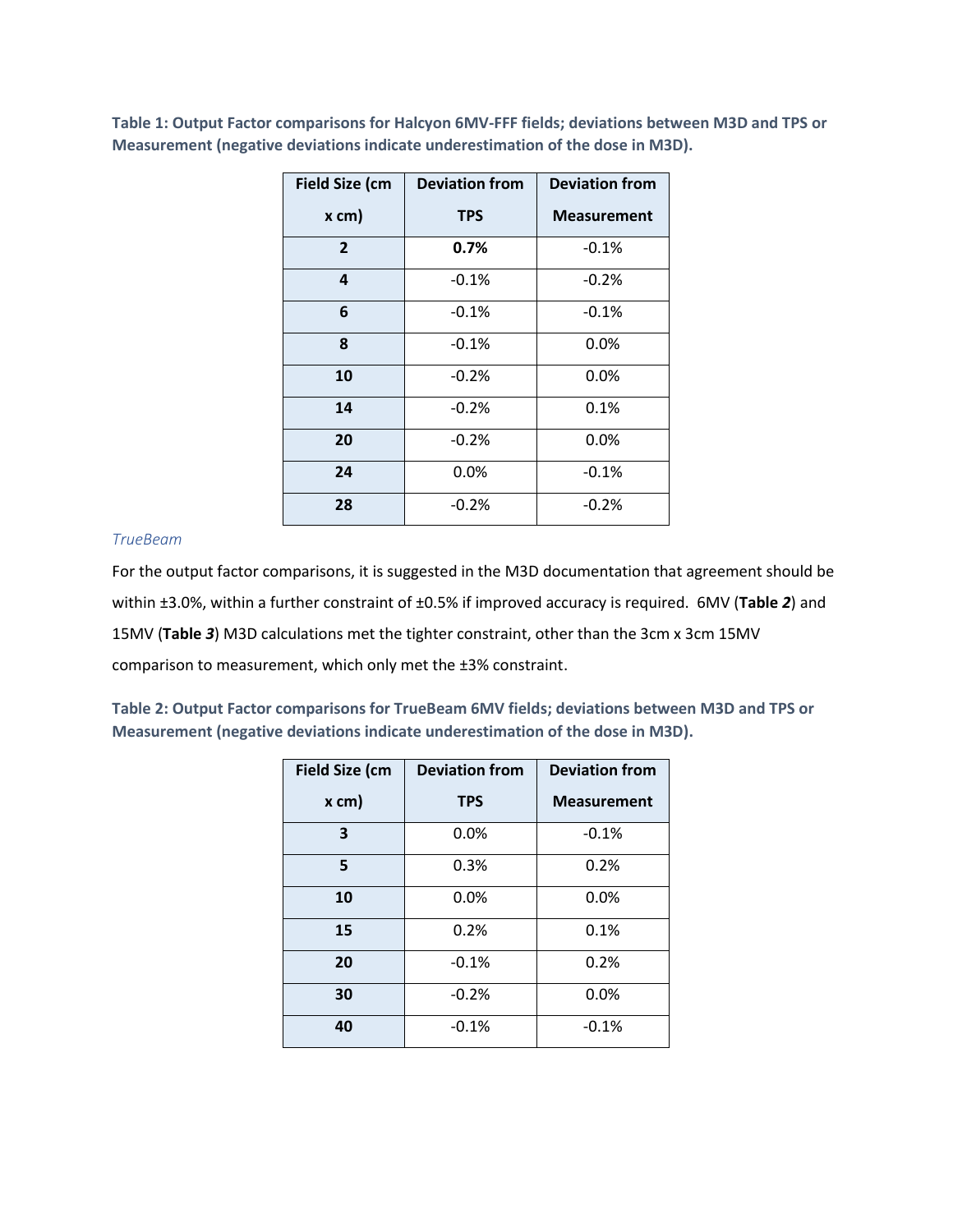| <b>Field Size (cm</b> | <b>Deviation from</b> | <b>Deviation from</b> |
|-----------------------|-----------------------|-----------------------|
| $x$ cm)               | <b>TPS</b>            | <b>Measurement</b>    |
| 3                     | 0.1%                  | $-1.8%$               |
| 5                     | $-0.3%$               | $-0.2%$               |
| 10                    | 0.0%                  | 0.0%                  |
| 15                    | $-0.1%$               | $-0.1%$               |
| 20                    | $-0.2%$               | $-0.1%$               |
| 30                    | $-0.1%$               | $-0.2%$               |
| 40                    | $-0.2%$               | $-0.4%$               |

<span id="page-14-0"></span>**Table 3: Output Factor comparisons for TrueBeam 15MV fields; deviations between M3D and TPS or Measurement (negative deviations indicate underestimation of the dose in M3D).**

For the PDD comparisons, it is suggested in the M3D documentation that agreement should be within ±3.0%, within a further constraint of ±1.5% if improved accuracy is required. 6MV (**[Table](#page-14-1)** *4*) and 15MV (**[Table](#page-14-2)** *5*) M3D calculations met the tighter constraints for both TPS and measurement comparisons.

<span id="page-14-1"></span>**Table 4: PDD comparisons for TrueBeam 6MV; deviations between M3D and TPS or Measurement (negative deviations indicate underestimation of the dose in M3D)**

| <b>Field Size</b> | <b>5cm Depth</b> |         | 15cm Depth |       |            | 25cm Depth |
|-------------------|------------------|---------|------------|-------|------------|------------|
| (cm x cm)         | <b>TPS</b>       | Meas.   | <b>TPS</b> | Meas. | <b>TPS</b> | Meas.      |
| 5x5               | $-1.0%$          | N/A     | $-0.8%$    | N/A   | $-0.5%$    | N/A        |
| 10 x 10           | $-0.8%$          | $-0.1%$ | $-0.8%$    | 0.1%  | $-1.3%$    | $-0.6%$    |
| 20 x 20           | $-0.5%$          | 0.1%    | $-0.6%$    | 0.1%  | $-0.4%$    | 0.0%       |

<span id="page-14-2"></span>**Table 5: PDD comparisons for TrueBeam 15MV; deviations between M3D and TPS or Measurement (negative deviations indicate underestimation of the dose in M3D)** 

| <b>Field Size</b> | <b>5cm Depth</b> |       |            | 15cm Depth |            | 25cm Depth |
|-------------------|------------------|-------|------------|------------|------------|------------|
| (cm x cm)         | <b>TPS</b>       | Meas. | <b>TPS</b> | Meas.      | <b>TPS</b> | Meas.      |
| 5x5               | $-0.8%$          | N/A   | $-0.7%$    | N/A        | $-0.6%$    | N/A        |
| 10 x 10           | $-1.0%$          | 0.2%  | $-1.0%$    | 0.0%       | $-0.7%$    | 0.1%       |
| $20 \times 20$    | $-0.7%$          | 0.1%  | $-0.5%$    | 0.4%       | 0.0%       | 0.4%       |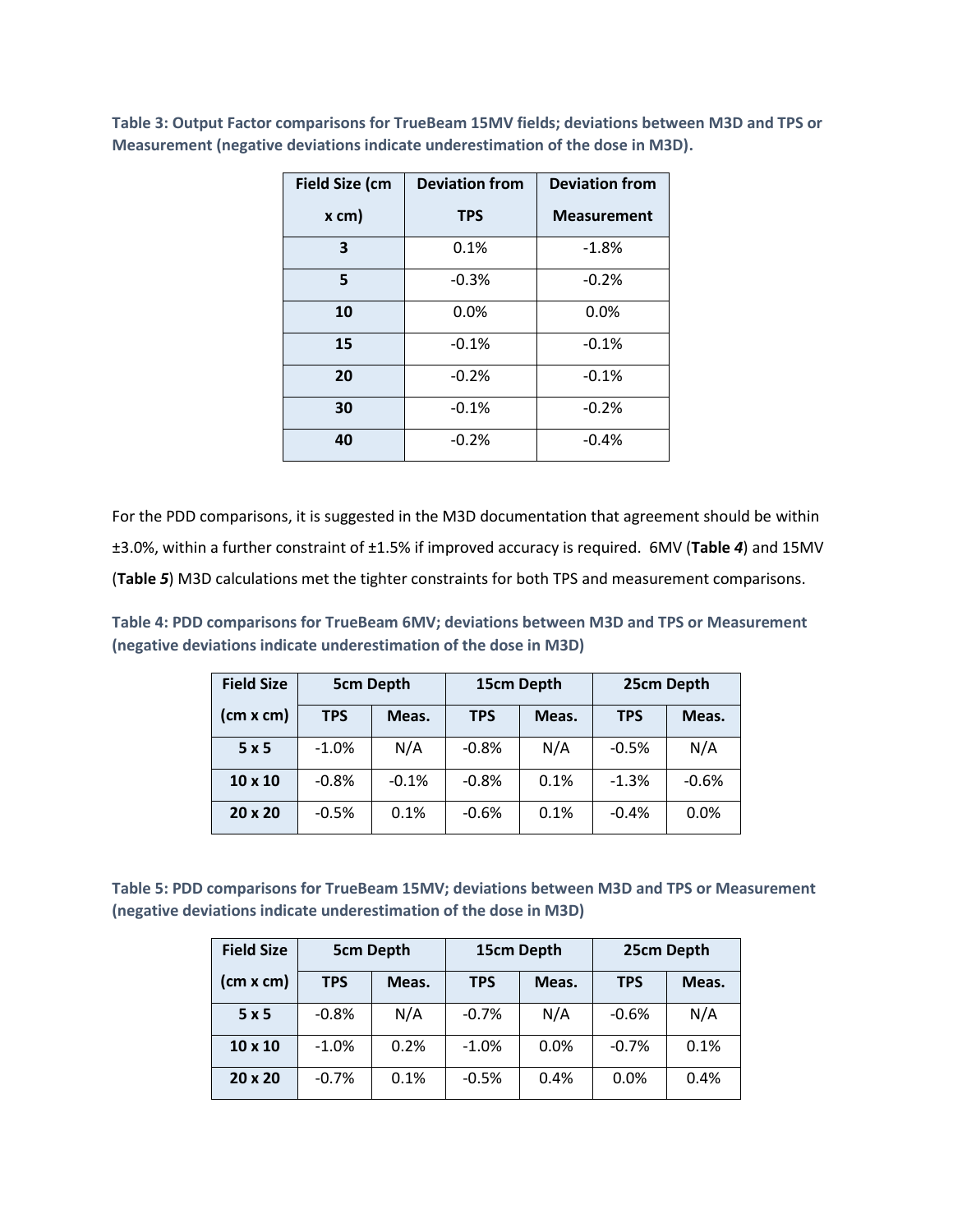For the off-axis comparisons, it is suggested in the M3D documentation that the agreement should be within ±3.0%, with a further constraint of ±2.0% if improved accuracy is required. 6MV [\(Table 6\)](#page-15-0) and 15MV [\(Table 7\)](#page-15-1) M3D calculations met the tighter constraints for both TPS and measurement comparisons.

| <b>Off Axis</b> | <b>Deviation from</b> | <b>Deviation from</b> |
|-----------------|-----------------------|-----------------------|
| Distance (cm)   | <b>TPS</b>            | <b>Measurement</b>    |
| 0.0             | 0.0%                  | $0.0\%$               |
| 1.0             | 0.0%                  | $0.2\%$               |
| 2.5             | 0.0%                  | $-0.1%$               |
| 5.0             | 0.6%                  | 0.4%                  |
| 7.5             | 0.2%                  | 0.5%                  |
| 10.0            | 0.4%                  | 1.0%                  |
| 15.0            | 0.9%                  | 1.4%                  |
| 20.0            | 1.3%                  | 1.2%                  |

<span id="page-15-0"></span>**Table 6: Off-Axis comparisons for a TrueBeam 40cm x 40cm 6MV field; deviations between M3D and TPS or Measurement (negative deviations indicate underestimation of the dose in M3D)** 

<span id="page-15-1"></span>**Table 7: Off-Axis comparisons for a TrueBeam 40cm x 40cm 15MV field; deviations between M3D and TPS or Measurement (negative deviations indicate underestimation of the dose in M3D)** 

| <b>Off Axis</b> | <b>Deviation from</b> | <b>Deviation from</b> |
|-----------------|-----------------------|-----------------------|
| Distance (cm)   | <b>TPS</b>            | <b>Measurement</b>    |
| 0.0             | 0.0%                  | 0.0%                  |
| 1.0             | $-0.1%$               | 0.2%                  |
| 2.5             | 0.1%                  | $-0.1%$               |
| 5.0             | 0.1%                  | $-0.1%$               |
| 7.5             | $-0.3%$               | 0.0%                  |
| 10.0            | $-0.5%$               | 0.0%                  |
| 15.0            | $-0.3%$               | 0.2%                  |
| 20.0            | 0.8%                  | $-0.4%$               |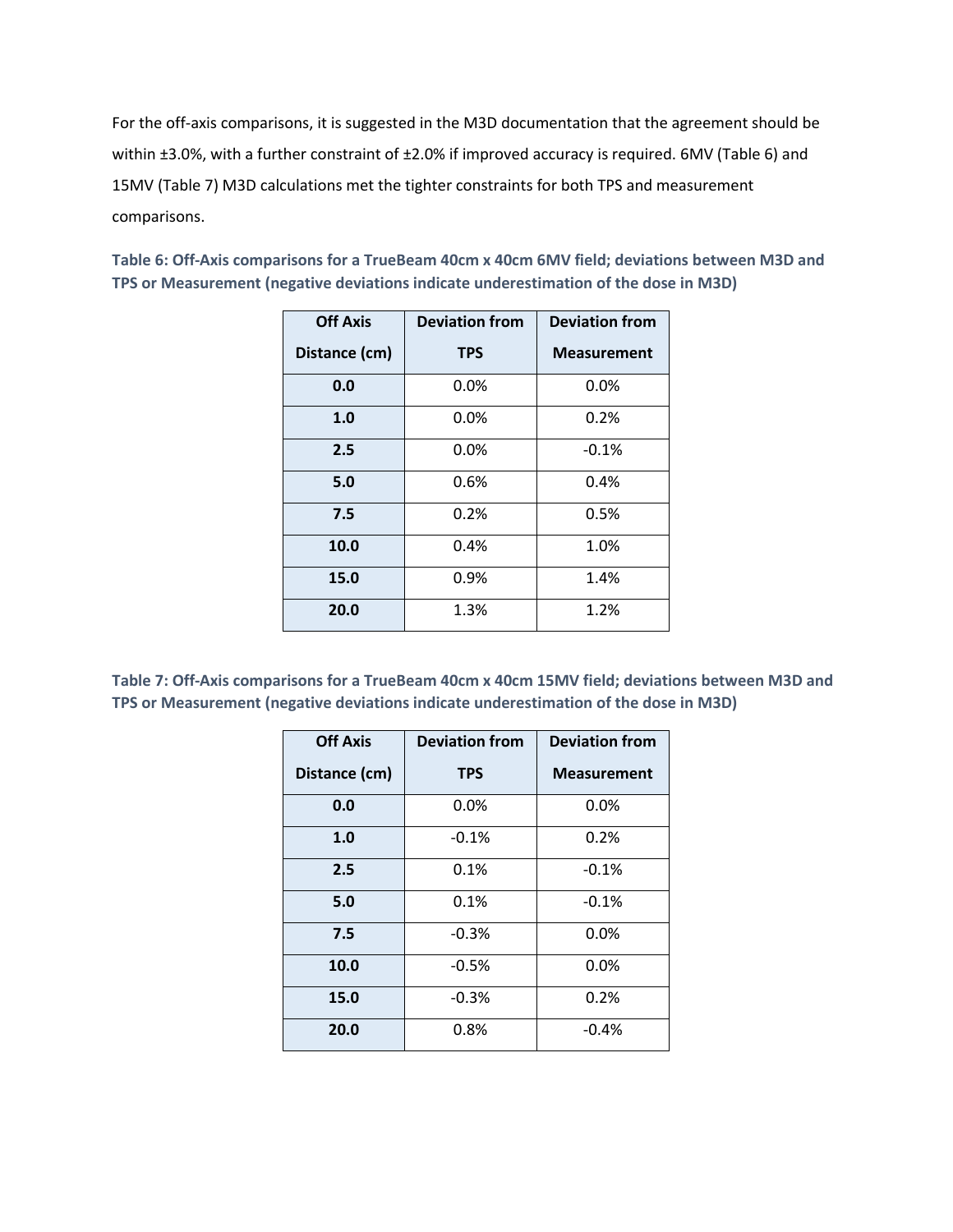#### <span id="page-16-0"></span>Simple Plan Water Phantom Gamma Comparisons

**[Table](#page-16-2)** *8* shows the gamma pass rates for 3%/3mm and 2%/2mm for 6MV-FFF on a Halcyon and 6MV and 15MV on a TrueBeam. Only the 40cm x 40cm field for 6MV on the TrueBeam does not meet the 90% 3%/3mm suggestion. Reviewing the distribution, the deviations are just over the 3% limit and only occur at depths greater than 25cm. The majority of the clinically relevant situations also meet 90% pass rate for 2%/2mm. There is a worsening agreement with 40cm x 40cm for both energies, however most of the differences are between 20cm and 50cm depth. Adjusting the parameters to improve the fit in these regions would impair the performance in more superficial regions and/or smaller field sizes. Since the lower performance is in situations that are unlikely to occur clinically in the local centre, the parameters were not adjusted.

<span id="page-16-2"></span>**Table 8 Gamma pass rates in a water phantom for both Halcyon [H] and TrueBeam [TB]. The maximum field size for the Halcyon is 28cm x 28cm and no fields larger than this were measured for this linac. The 28cm x 28cm field size was not measured for the TrueBeams. These are indicated by N/A in the Table. Values exceeding the 90% pass rate are shown in bold. 40cm x 40cm field disagreements are generally at depths >25cm, up to 50cm.**

| <b>Field Size</b> | [H] 6MV-FFF | [TB] 6MV   | [TB] 15MV  | [H] 6MV-FFF | [TB] 6MV  | [H] 15MV  |
|-------------------|-------------|------------|------------|-------------|-----------|-----------|
| (cm x cm)         | $3\%/3$ mm  | $3\%/3$ mm | $3\%/3$ mm | $2\%/2mm$   | $2\%/2mm$ | $2\%/2mm$ |
| 5x5               | 100.0%      | 100.0%     | 100.0%     | 88.6%       | 92.6%     | 89.9%     |
| $10 \times 10$    | 99.8%       | 100.0%     | 99.6%      | 88.3%       | 98.2%     | 96.3%     |
| 15 x 15           | 100.0%      | 100.0%     | 99.4%      | 95.6%       | 97.7%     | 95.1%     |
| 20 x 20           | 99.7%       | 99.9%      | 99.0%      | 92.1%       | 96.9%     | 94.7%     |
| 28 x 28           | 97.6%       | N/A        | N/A        | 91.6%       | N/A       | N/A       |
| 30 x 30           | N/A         | 99.9%      | 99.2%      | N/A         | 77.2%     | 94.9%     |
| $40 \times 40$    | N/A         | 80.1%      | 91.8%      | N/A         | 30.5%     | 70.2%     |

#### <span id="page-16-1"></span>Inhomogeneity IMRT Thorax Phantom Measurements

The deviations from M3D calculations to both point dose measurements and TPS calculations using Anisotropic Analytical Algorithm (AAA) (Varian Medical Systems) algorithm are shown for 6MV-FFF on a Halcyon (**[Table](#page-18-0)** *9*), and 6MV (**[Table](#page-19-0)** *10*) and 15MV on a TrueBeam (**[Table](#page-20-0)** *11*). For Halcyon cases, there is a systematic increase of dose in M3D for 'water' positions, with more variable comparisons in 'lung' and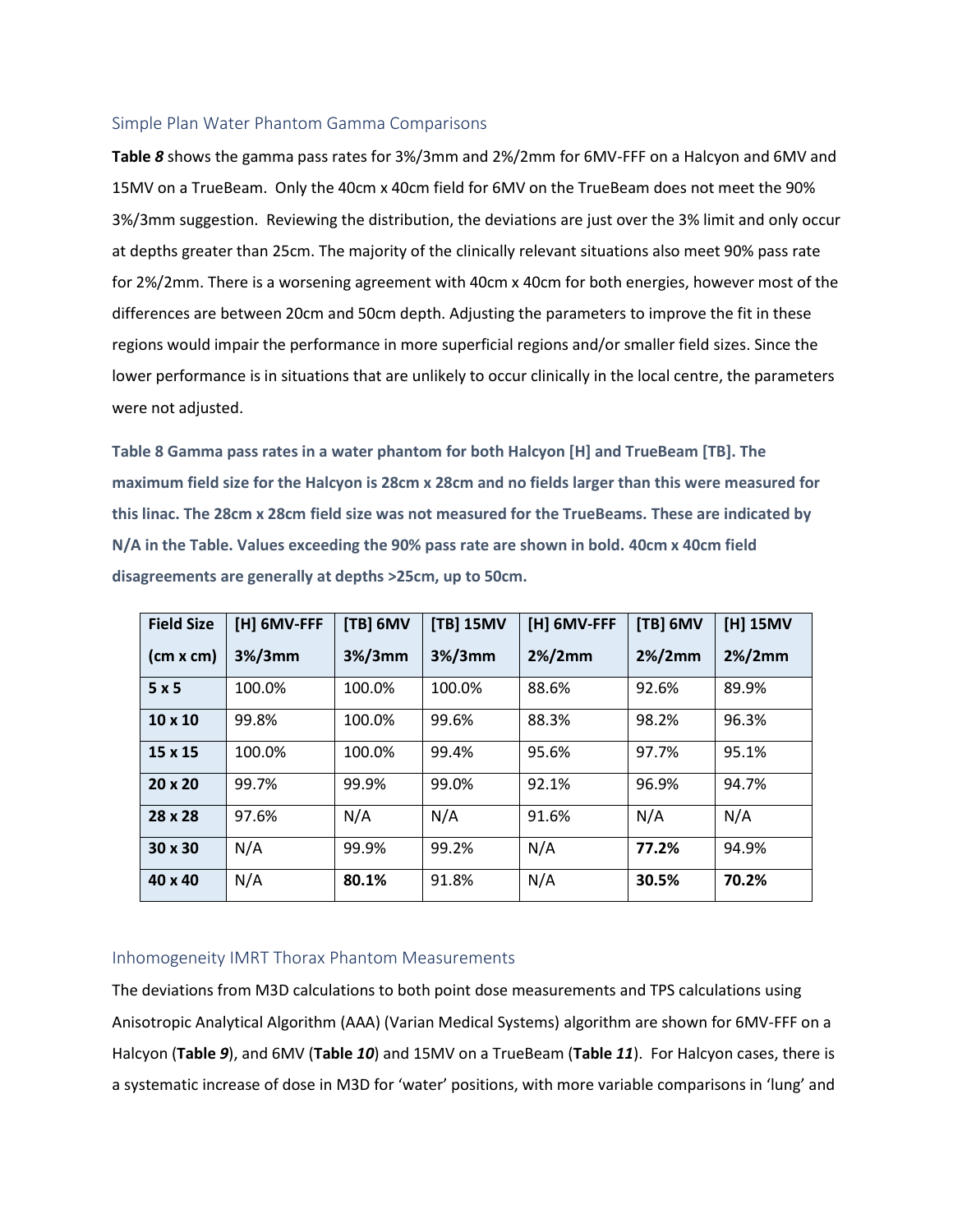'bone'. M3D performs better than AAA for Case 2 with the tangential oblique field, which is expected due to the differences in scatter modelling between the algorithms for oblique surfaces.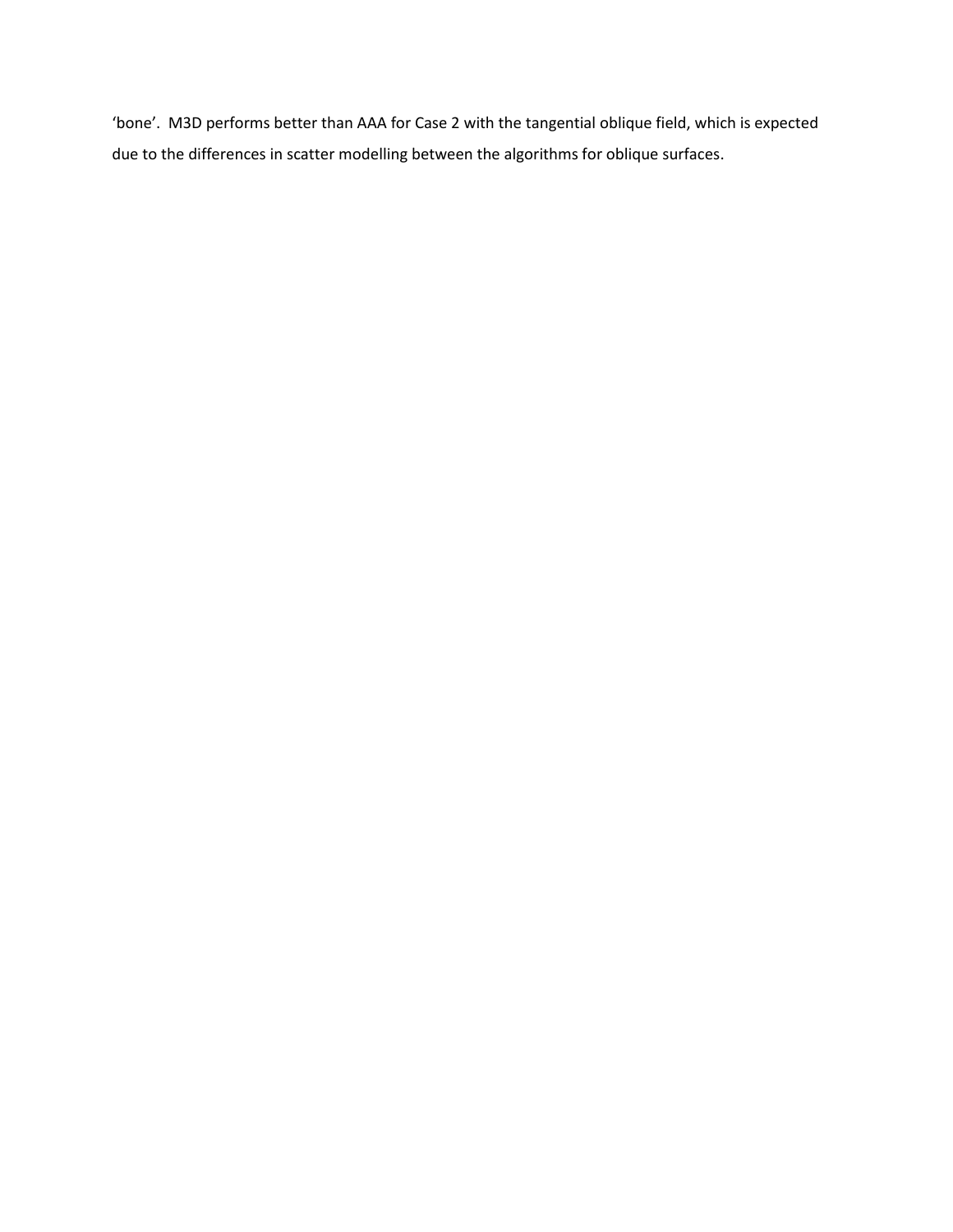<span id="page-18-0"></span>**Table 9 Comparisons between M3D calculations and both point dose measurements and TPS calculations using AAA for Halcyon 6MV-FFF for the IAEA-TECDOC-1583 cases. Cases 7 and 8 contain wedges and consequently were not measured on the Halcyon.**

| Case           | <b>Position</b>    | [H] 6MV-FFF Measured | [H] 6MV-FFF AAA |
|----------------|--------------------|----------------------|-----------------|
| 1              | Water1             | 3.1%                 | 3.2%            |
| $\mathbf{1}$   | Water3             | 2.6%                 | 2.3%            |
| $\mathbf{1}$   | Water <sub>5</sub> | 1.9%                 | 1.8%            |
| $\mathbf{1}$   | Lung9              | $-2.2%$              | $-1.1%$         |
| $\mathbf{1}$   | Bone10             | $-1.5%$              | $-1.1%$         |
| $\overline{2}$ | Water1             | $-1.4%$              | 3.2%            |
| 3              | Water3             | 2.7%                 | 2.5%            |
| 4              | Water <sub>5</sub> | 1.7%                 | 2.8%            |
| $\overline{4}$ | Lung6              | 1.0%                 | 0.9%            |
| 4              | Bone10             | $-2.2%$              | $-2.3%$         |
| 5              | Water <sub>2</sub> | 2.5%                 | 2.2%            |
| 5              | Lung7              | 0.7%                 | $-0.5%$         |
| 6              | Water3             | 3.0%                 | 3.7%            |
| 6              | Lung7              | 4.7%                 | 1.9%            |
| 6              | Bone10             | 0.5%                 | 0.2%            |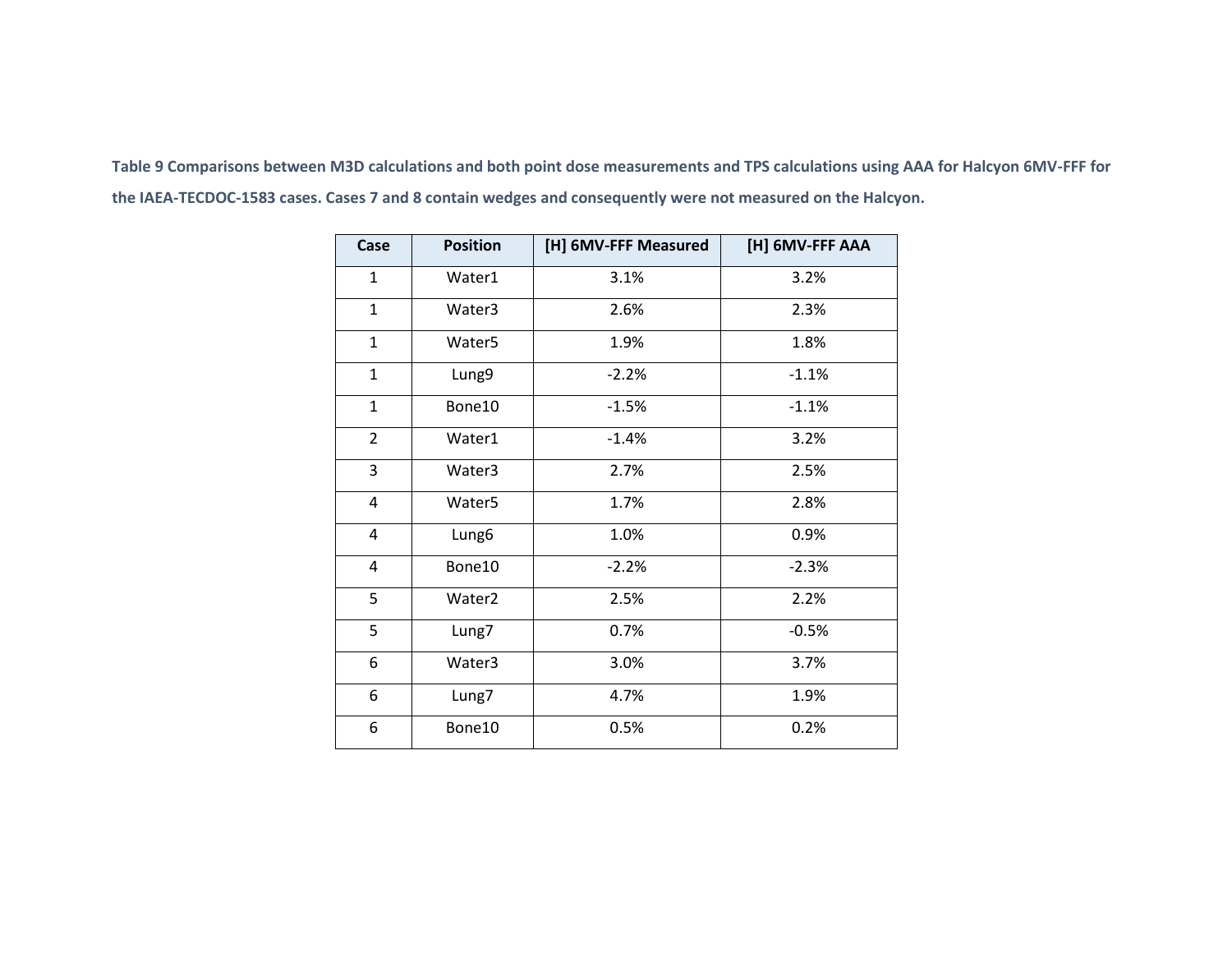<span id="page-19-0"></span>**Table 10 Comparisons between M3D calculations and both point dose measurements and TPS calculations using AAA for TrueBeam 6MV for the IAEA-TECDOC-1583 cases.**

| Case           | <b>Position</b>    | [TB] 6MV Measured | [TB] 6MV AAA |
|----------------|--------------------|-------------------|--------------|
| $\mathbf{1}$   | Water1             | 1.0%              | 1.4%         |
| $\mathbf{1}$   | Water3             | 0.5%              | 0.9%         |
| $\mathbf{1}$   | Water <sub>5</sub> | 0.3%              | 0.6%         |
| $\mathbf{1}$   | Lung9              | 1.2%              | $-0.8%$      |
| $\mathbf{1}$   | Bone10             | $-2.3%$           | $-2.2%$      |
| $\overline{2}$ | Water1             | 1.7%              | $-2.1%$      |
| 3              | Water3             | 0.4%              | 1.4%         |
| 4              | Water <sub>5</sub> | 0.7%              | $-0.2%$      |
| 4              | Lung6              | 0.1%              | 0.5%         |
| $\overline{4}$ | Bone10             | $-3.0%$           | $-2.6%$      |
| 5              | Water <sub>2</sub> | 1.4%              | 0.7%         |
| 5              | Lung7              | $-0.3%$           | $-0.5%$      |
| 6              | Water3             | 1.5%              | 0.5%         |
| 6              | Bone10             | $-0.2%$           | $-0.1%$      |
| $\overline{7}$ | Water <sub>5</sub> | 2.0%              | 0.0%         |
| 8              | Water <sub>5</sub> | 1.1%              | $-0.3%$      |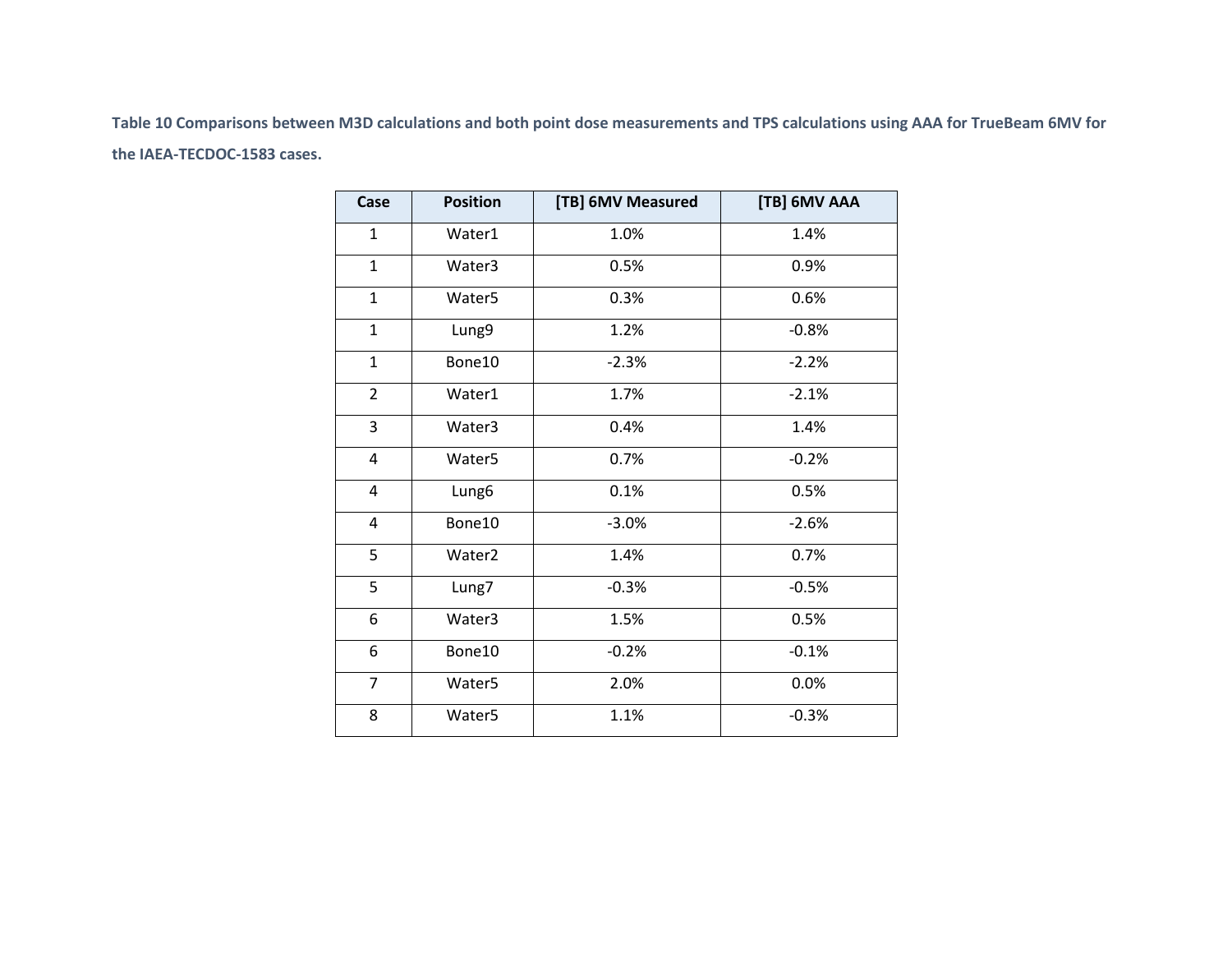<span id="page-20-0"></span>**Table 11 Comparisons between M3D calculations and both point dose measurements and TPS calculations using AAA for TrueBeam 15MV for the IAEA-TECDOC-1583 cases.**

| Case           | <b>Position</b>    | [TB] 15MV Measured | [TB] 15MV AAA |
|----------------|--------------------|--------------------|---------------|
| $\mathbf{1}$   | Water1             | 0.1%               | 0.5%          |
| $\mathbf{1}$   | Water3             | 0.8%               | 0.9%          |
| $\mathbf{1}$   | Water <sub>5</sub> | 0.4%               | 0.4%          |
| $\mathbf{1}$   | Lung9              | 0.4%               | $-1.2%$       |
| $\mathbf{1}$   | Bone10             | $-3.4%$            | $-0.8%$       |
| $\overline{2}$ | Water1             | 1.4%               | $-0.6%$       |
| 3              | Water3             | 1.4%               | 1.4%          |
| 4              | Water <sub>5</sub> | 0.9%               | 0.1%          |
| 4              | Lung <sub>6</sub>  | 1.9%               | 1.3%          |
| 4              | Bone10             | $-2.7%$            | $-1.4%$       |
| 5              | Water <sub>2</sub> | 1.1%               | 1.2%          |
| 5              | Lung7              | $-0.8%$            | $-0.4%$       |
| 6              | Water3             | 2.9%               | 2.3%          |
| 6              | Lung7              | 4.6%               | 3.2%          |
| 6              | Bone10             | $-0.3%$            | $-0.5%$       |
| $\overline{7}$ | Water <sub>5</sub> | 0.8%               | 0.4%          |
| 8              | Water <sub>5</sub> | 0.4%               | 0.5%          |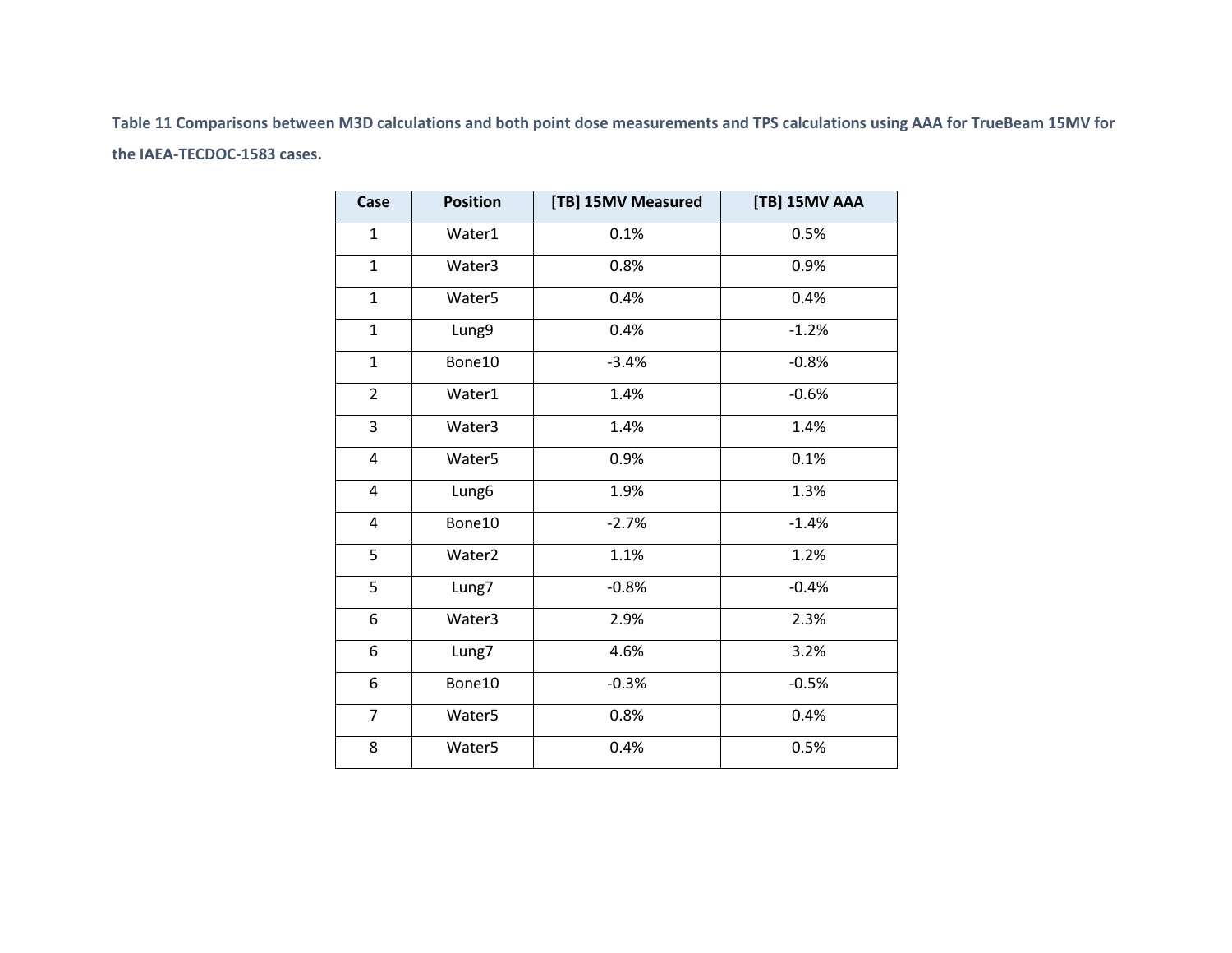#### <span id="page-21-0"></span>Mobius Verification Phantom

60 Pelvis VMAT plans were calculated on the MVP in M3D using the built-in feature and an imported scan, which included the couch. **[Figure](#page-21-2)** *3* shows a histogram of the difference between these two methods. There is a clear skew to the in-built feature over-estimating the dose, which is expected due to the lack of consideration of the couch. However, all in-built calculations were within ±1.0% of the actual calculation and mean deviation was 0.2%. It should be noted that only plans that did not require a move in the phantom to position a chamber in a suitable location were considered. Since a substantial number of the local plans required a move, only the locally scanned MVP was used for the remainder of this work.



<span id="page-21-2"></span>**Figure 3 Histogram showing the difference between a M3D calculation reported mean dose to the ionisation chamber between the in-built MVP (excluding couch) and from the locally CT scanned MVP (including couch) (n=63). A negative deviation shows the locally scanned MVP reporting a lower dose.**

#### <span id="page-21-1"></span>DLG Correction

#### *Halcyon*

The DLG correction was found to be -0.89 mm and was applied for all further complex plan calculations. Since this value was derived based on clinical plans, only sites which were being treated clinically on the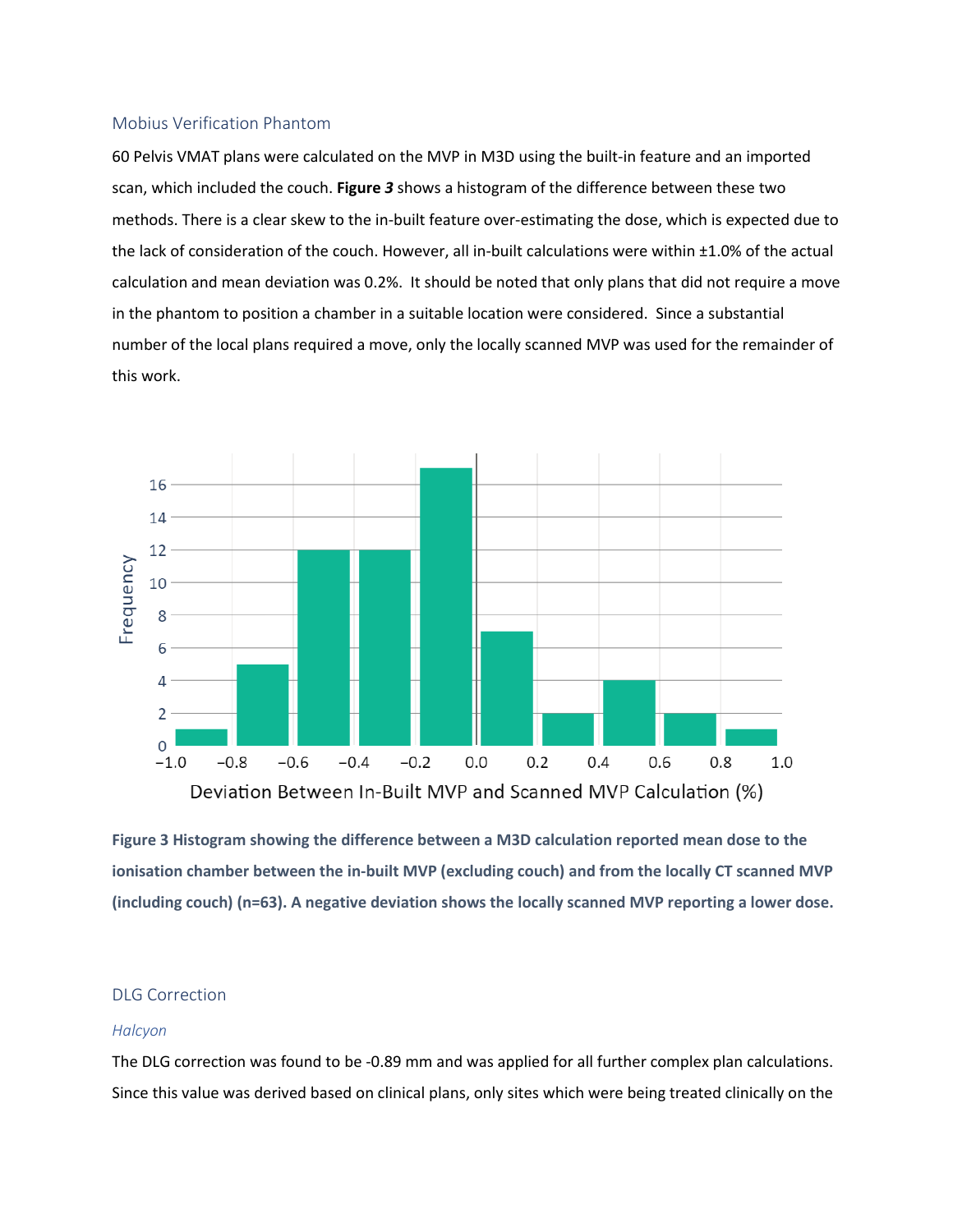Halcyon at the time were considered. These consisted primarily of urology plans, which are relatively simple in terms of MLC patterns. This work will need to be repeated for sites with more complex fields when they are considered (e.g., head and neck) to ensure the values remain valid.

#### *TrueBeam*

The initial M3D DLG correction was assessed for Breast IMRT fields. Values of –1.3 mm for 6MV and – 1.8 mm for 15MV were determined and applied to all subsequent calculations. The only IMRT performed locally with 15MV are tangential breast fields for larger patients. However, as 6MV is utilised for VMAT, a further set of measurements were performed when transferring VMAT independent checks to M3D. 48 6MV VMAT plans were compared to determine whether the DLG was acceptable or required further adjustments. All measurements were within ±3% of the M3D calculated dose, with a skew to M3D overestimating the dose (see [Figure 4\)](#page-22-0). This was considered acceptable, and no further DLG correction adjustments were deemed necessary.



<span id="page-22-0"></span>**Figure 4 Histogram showing the difference in the MVP between a M3D calculation reported mean dose to the ionisation chamber and the dose physically measured at that point (n=48). A positive deviation shows the M3D calculation reporting a higher dose.**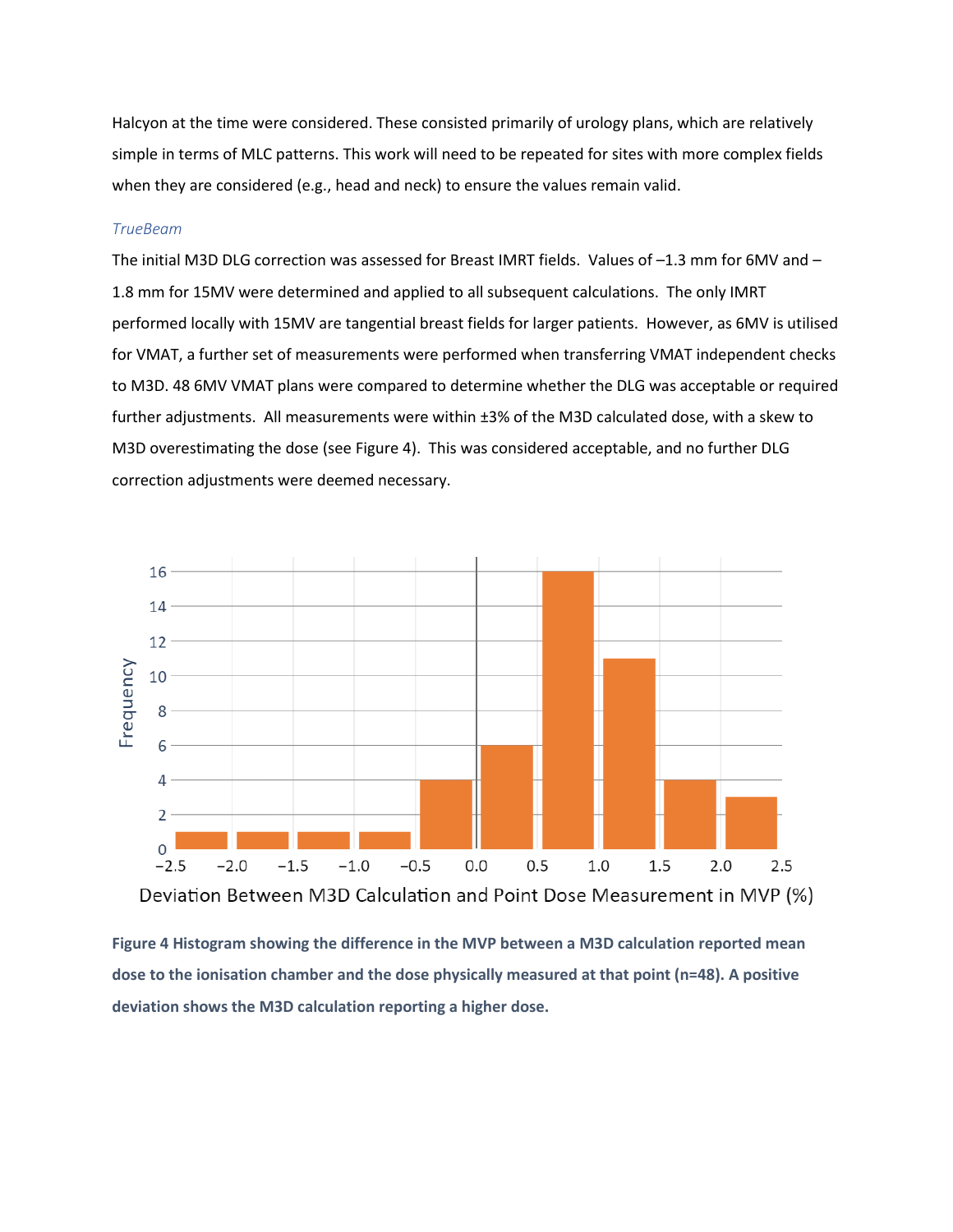#### <span id="page-23-0"></span>Clinical Plan Point Dose Measurements on Retrospective plan data

#### Halcyon

For the 60 previous clinical cases, the verification plan on the Mobius Verification Phantom (MVP) was exported to M3D and recalculated. These measurements were compared to the M3D calculated doses. All calculated values were within ±3% of the measured dose, with a mean deviation of –0.6% (M3D lower dose).

#### TrueBeam

For the breast IMRT plans there is skew to M3D calculating a higher dose than measurements. However, all are within ±2% with a mean deviation of 0.5%. For the VMAT plans there was a similar skew with all measurements within ±3% and a mean deviation of 0.7% (M3D higher dose).

#### <span id="page-23-1"></span>Complex Plan Comparisons

#### Halcyon

For the Halcyon model, 183 clinical pelvic VMAT plans were considered in the comparison. All 183 plans had mean target deviations within ±2%. All plans had a gamma pass rate >98% for 5%/3mm criteria. Only 3 plans had a gamma pass rate <98% for 3%/3mm. Two of these were unusual breast cases and one rectum; all three had gamma pass rates of 99.9% or higher at 5%/3mm.

#### TrueBeam

For the TrueBeam model an initial cohort of 61 clinical breast plans were used for the assessment. These included 37 whole breast plans (IMRT), 11 boost plans (CRT) and 13 SCF plans (CRT).

For all the whole breast and boost plans the mean dose difference in the target was within ±3% for all but one plan, with a mean of -0.7%. Since the SCF plans do not use a target volume, only gamma comparisons were considered. The main gamma failure rates were in the lung area, with the TPS calculating increased dose in the lung. This is a limitation of AAA calculations, and when a sample was recalculated using AXB (Dose to Medium), the match was much improved.

Of the 61 plans, 32 had a gamma pass rate of 98% for 3%/3mm, with the lowest pass rate of the remaining 29 being 92.0%. Therefore, all plans meet the complex plan criteria suggested (5%/3mm pass rate of 90%). The failure regions tended to be in the lung close to the treated breast. This is a limitation of AAA calculations as it overestimates the scattered dose into the lung. Several plans were recalculated with AXB to determine whether this was the case. An example case is shown in **[Figure](#page-24-0)** *5* . For the 4 cases calculated with both AAA and AXB, the mean dose difference changed from -1.7% to -0.8%.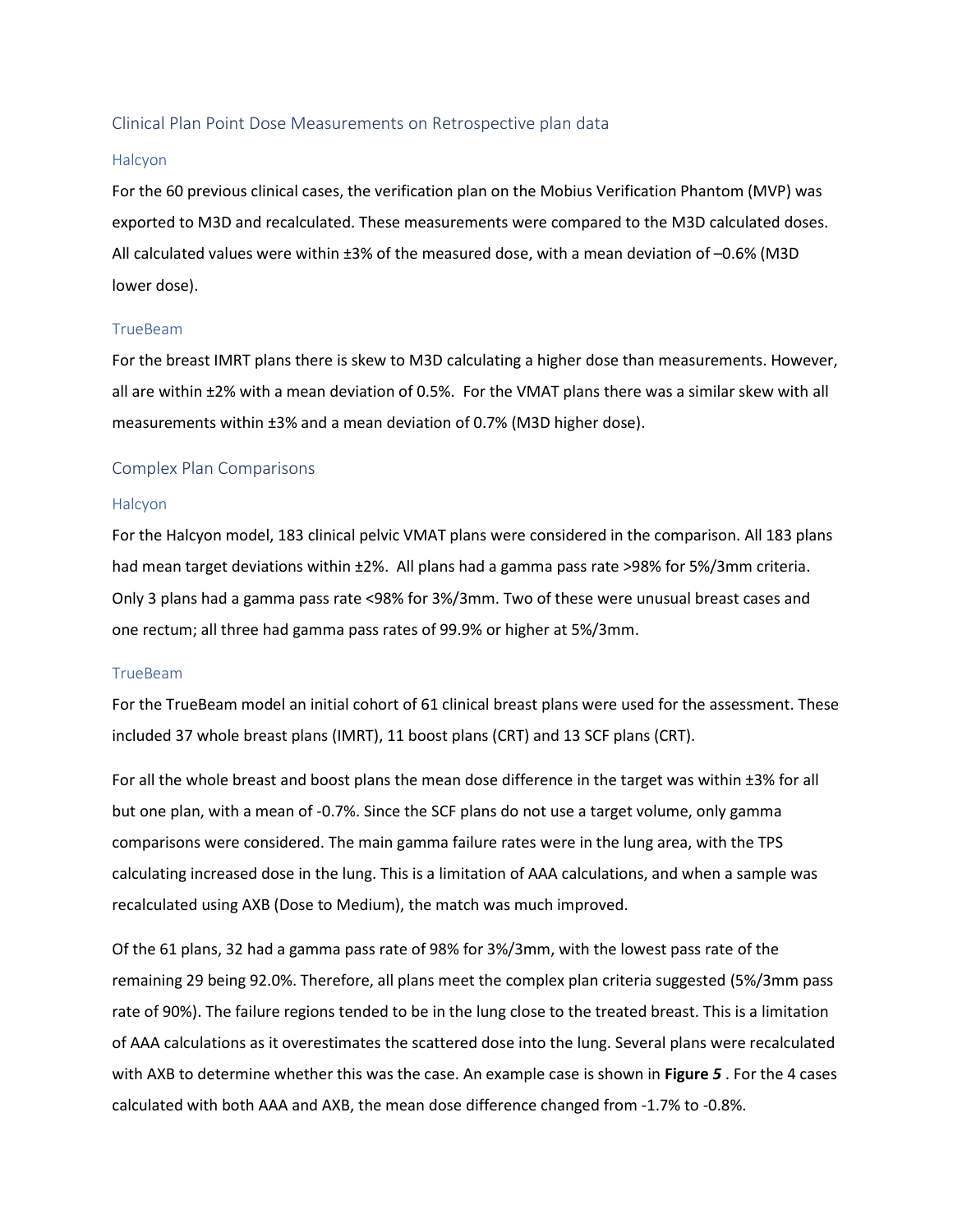

<span id="page-24-0"></span>**Figure 5 (AAA left; AXB right) Example of additional scatter to lung in AAA calculations compared to M3D and AXB calculations.**

For the commissioning of M3D for VMAT on the TrueBeams, 136 plans were recalculated in M3D. The sites covered were Anal Canal (4), Brain (18), Colorectal (12), Gynaecological (19), Head and Neck (41), Lung (11), Upper GI (9), Urology (9) and other (13). The routine algorithm for each site was compared to M3D (i.e., AXB) using dose-to-water for lung, upper GI and other thorax plans, and AAA for all other sites). The 5%/3mm gamma pass rate was calculated for plans with 3%/3mm pass rate <95% and all passing rates were >90%. Histograms of Mean Combined Target Dose Difference [\(Figure 6\)](#page-25-0) and Gamma Pass Rates (**[Figure](#page-25-1)** *7*) are shown below.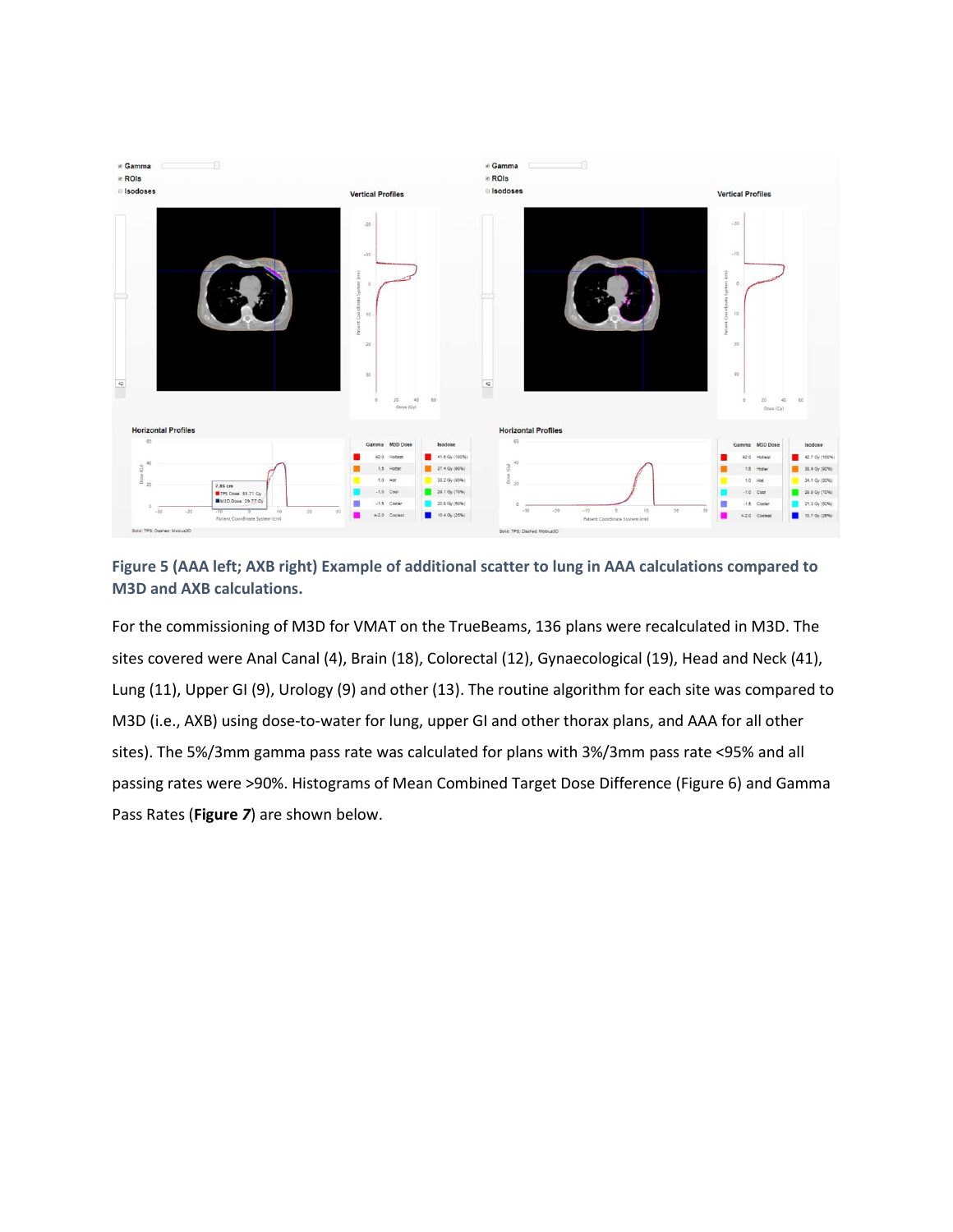

<span id="page-25-0"></span>**Figure 6 Histogram showing the difference in the mean target dose between the M3D calculation and the TPS dose for VMAT plans for two algorithms: AAA (black) (n=108) and AXB (Dose to Medium) (grey) (n=28). A negative deviation shows the M3D calculation reporting a lower dose than the TPS.**



<span id="page-25-1"></span>**Figure 7: Global gamma pass rate (3%/3mm, 10% max dose threshold) for VMAT plans on conventional linacs for AAA (black) (n=176) and AXB (grey) (n=35). A single gamma value of 71.3% for**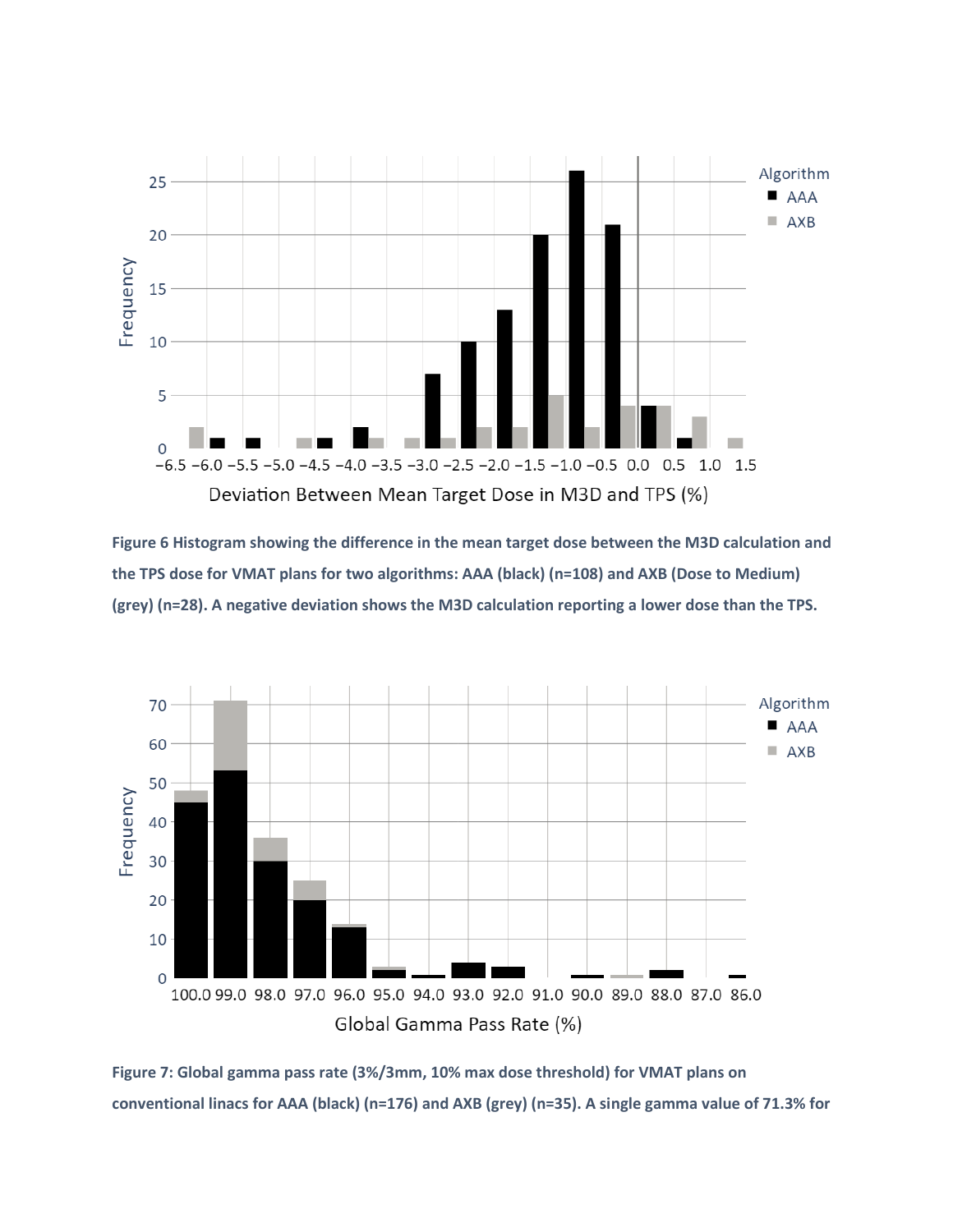**AAA is not included in the graph. x-axis values represent the middle of the bin e.g., the 99.0% value represents 98.5% to 99.4% inclusive, with all values rounded to one decimal place.**

Four cases fell outside the expected accuracy of M3D:

- H&N: A nose treatment, with a narrow PTV at the surface with bolus. Significant inhomogeneity and very small, superficial PTV;
- Brain: Pituitary, proximal to sinuses. Significant inhomogeneity;
- Thorax: T2 Spine, proximal to lung. Significant inhomogeneity;
- Internal Mammary Chain (IMC): proximal to sternum and lung in the chest wall. Significant inhomogeneity and reduced scatter conditions;

It should be noted that the first three cases were calculated with AAA. When recalculated with AXB (Dose-to-Medium), all 3 were within the expected performance range. The only plan which continued to exceed these tolerances was the last IMC plan. This plan also failed the original independent calculation using Compass (IBA Dosimetry) when the plan was originally produced. Consequently, the original plan was escalated to additional measurements.

### <span id="page-26-0"></span>Clinical Workflow

The current clinical workflow was established during Phase 1 (Halcyon Pelvis VMAT) and 2 (C-Arm Breast IMRT and CRT) of the rollout and has been maintained for Phase 3 (C-Arm VMAT) and as such is applicable for all plan types treated locally.

The M3D calculation is performed as part of the Check task, in the care path. The flowchart in Fig [reference] describes this overall workflow. Locally, an Eclipse Scripting API (ESAPI) script has been produced to allow the user to interrogate the M3D database without navigating out of the ARIA environment. Further details on the ESAPI script are given below.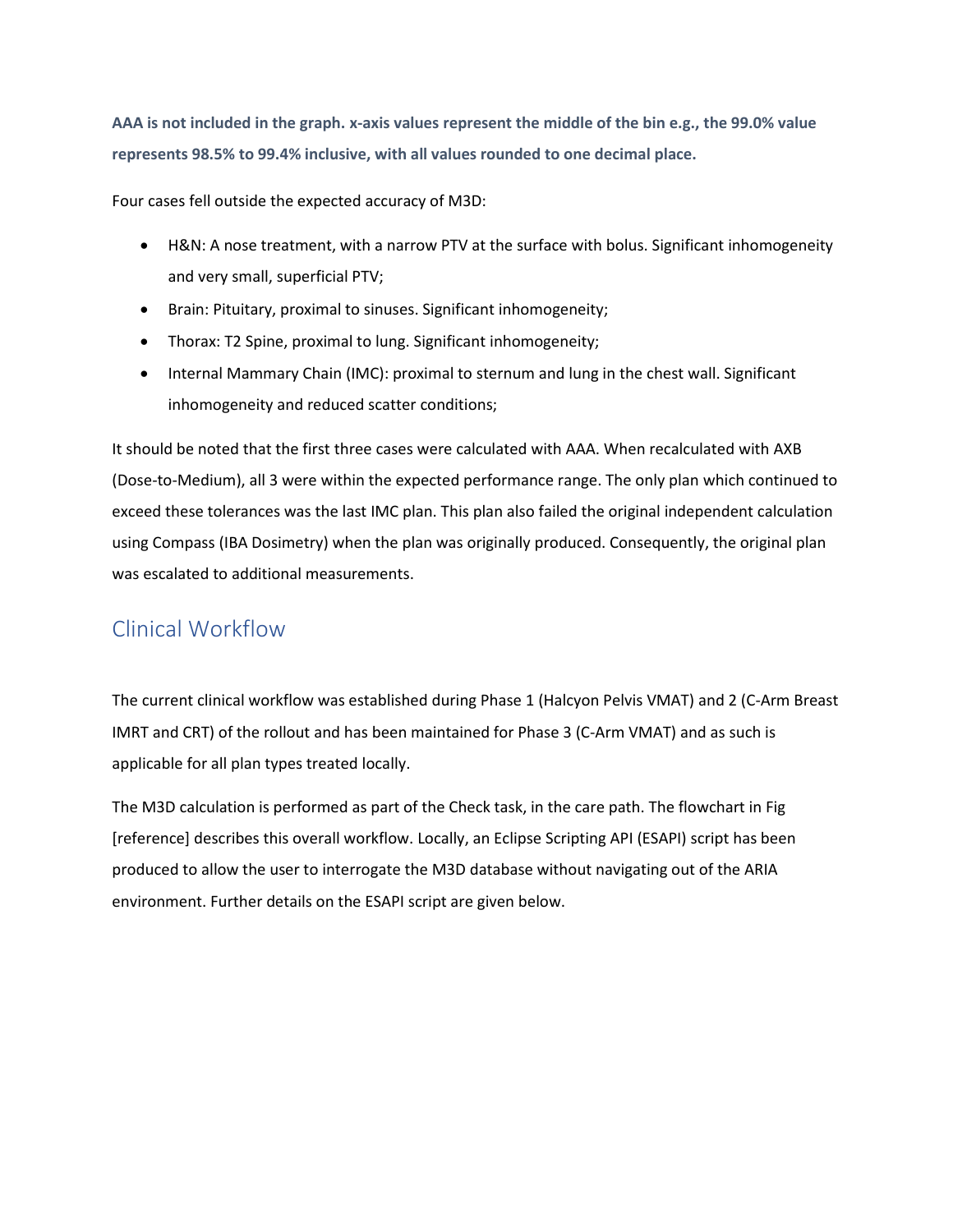

**Figure 8 Clinical Workflow for M3D in our clinic. The running of the script and generation of the report (shown by the red dotted line) is described in further detail in the Scripting Workflow section below [\(Figure 9\)](#page-29-0).**

#### <span id="page-27-0"></span>Tolerance Classifications

In order to provide stratification of treatment plans each plan type has three separate action levels that the calculation is evaluated against. These are: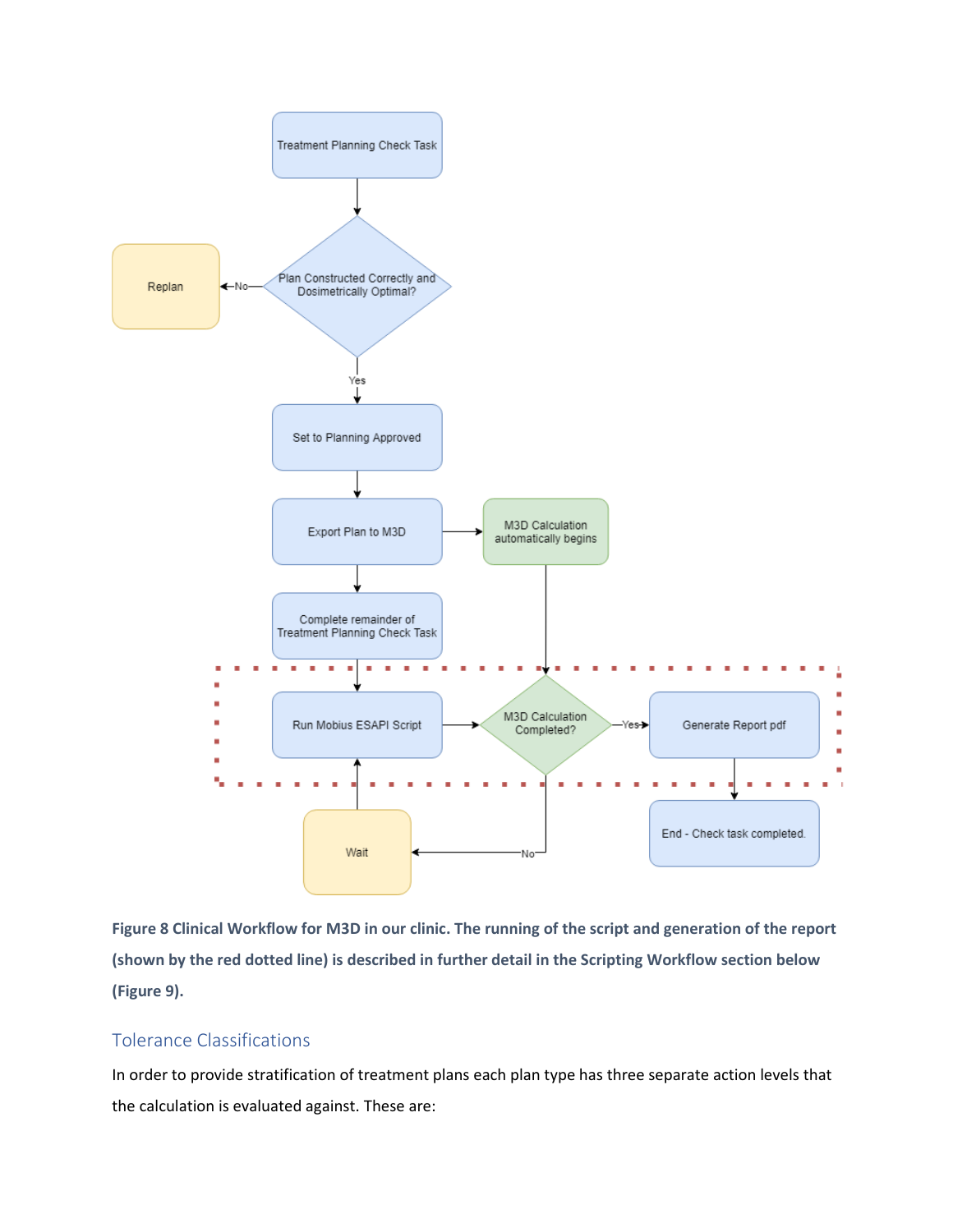- Level 1 within locally defined expected performance (3%/3mm gamma calculation);
- Level 2 within manufacture specified expected performance (5%/3mm gamma calculation);
- Level 3 exceeds expected performance. Plan rejected or escalated to other QA.

Locally we have defined three separate types of plan types: simple, complex and an intermediate category for breast sliding window IMRT. Simple plans include parallel opposed pairs and conformal radiotherapy. Complex plans are VMAT plans. Each of these three categories have separate Level 1 and Level 2 tolerances. These are shown in the Table below. Due to the known issues mentioned above with areas of gamma failing in the lung region for breast IMRT, for these plan types the target Gamma Passing Rate (GPR) is considered suitable to use in the event that the body GPR exceeds the tolerance for a Level 1 calculation.

**Table 12 Level 1 and Level 2 Tolerances for Level 1 and Level 2 for three different plan types. Tolerances are given for gamma passing rate (GPR) and mean dose difference (MDD). The target is defined as a structure that contains all the PTVs***PTVs (Planning Target Volume)*

| Level                   | <b>Simple</b>       | <b>Breast Sliding Window IMRT</b> | <b>Complex</b>      |
|-------------------------|---------------------|-----------------------------------|---------------------|
| Level 1                 | Body GPR $\geq$ 95% | Body GPR $\geq$ 95% OR            | Body GPR $\geq$ 95% |
| $(gamma 3\%/3mm)$       | Target MDD ± 2%     | Target GPR≥ 95%                   | Target MDD $\pm$ 3% |
|                         |                     | Target MDD $\pm$ 2%               |                     |
| Level 2                 | Body GPR $\geq$ 98% | Body GPR $\geq$ 98%               | Body GPR $\geq$ 90% |
| $\gamma$ (gamma 5%/3mm) | Target MDD ± 2%     | Target GPR≥ 98%                   | Target MDD $\pm$ 5% |
|                         |                     | Target MDD $\pm$ 3%               |                     |

#### <span id="page-28-0"></span>Scripting Workflow

Although different plan types have different tolerances, the workflow has been designed to remain the same through the use of an ESAPI and Python script. This workflow (expanded from Fig. Above) is shown below. It is worth explicitly noting that M3D can generate a default pdf report. This script was created locally to both generate a PDF report that had only the relevant data to our local tolerances and to also allow generation of this custom report without leaving the ARIA environment.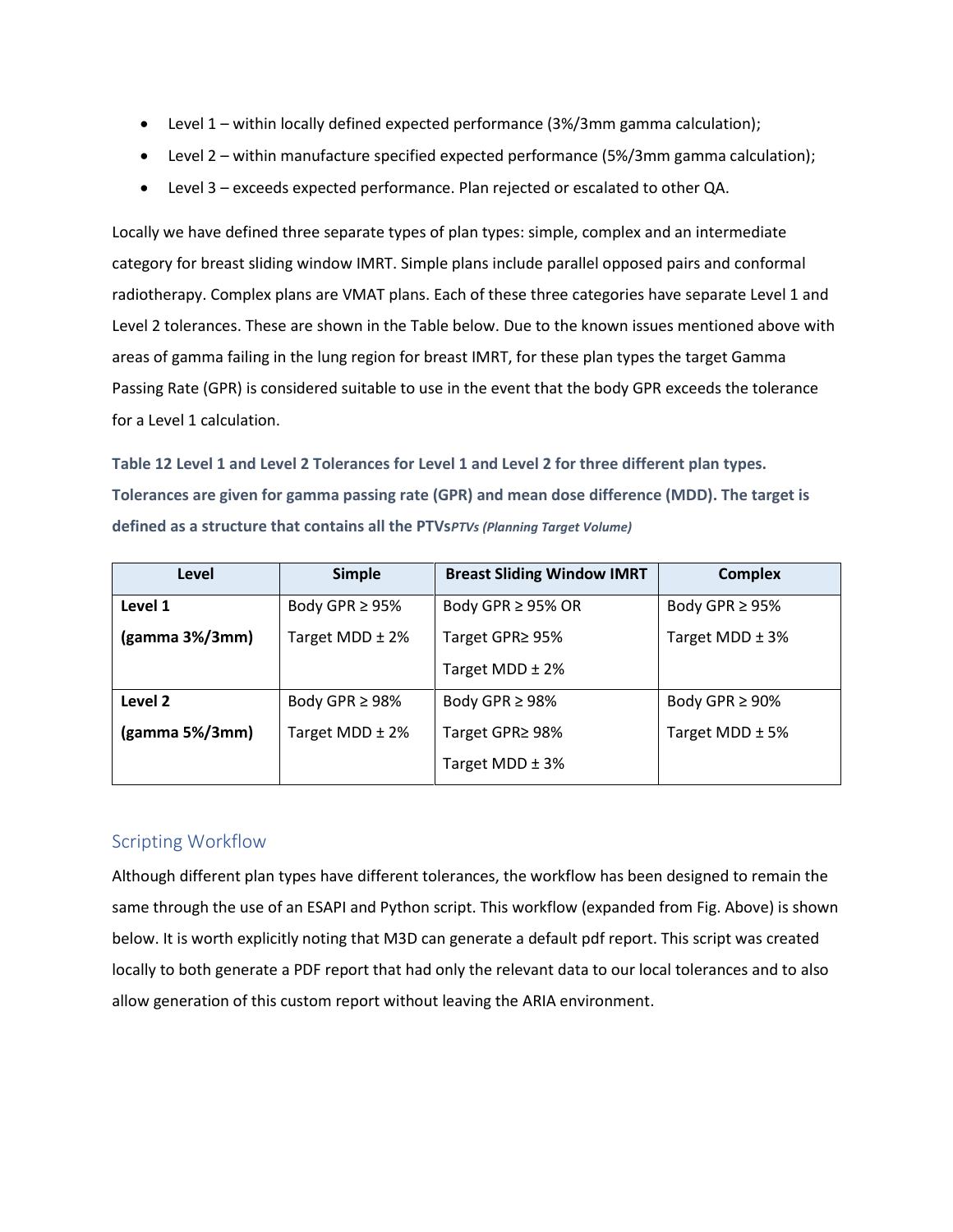

<span id="page-29-0"></span>**Figure 9 Overview of the ESAPI script operation and report generation.**

The ESAPI script performs an assessment of the plan type based upon the MLC motion type the plan i.e., static, dose dynamic or VMAT. This allows the correct plan type tolerances to be applied. The ESAPI script also determines the value at which the gamma calculation has been performed, using this information to apply the correct tolerance Level.

A top-level view of the code is given in **[Figure](#page-30-1)** *10*.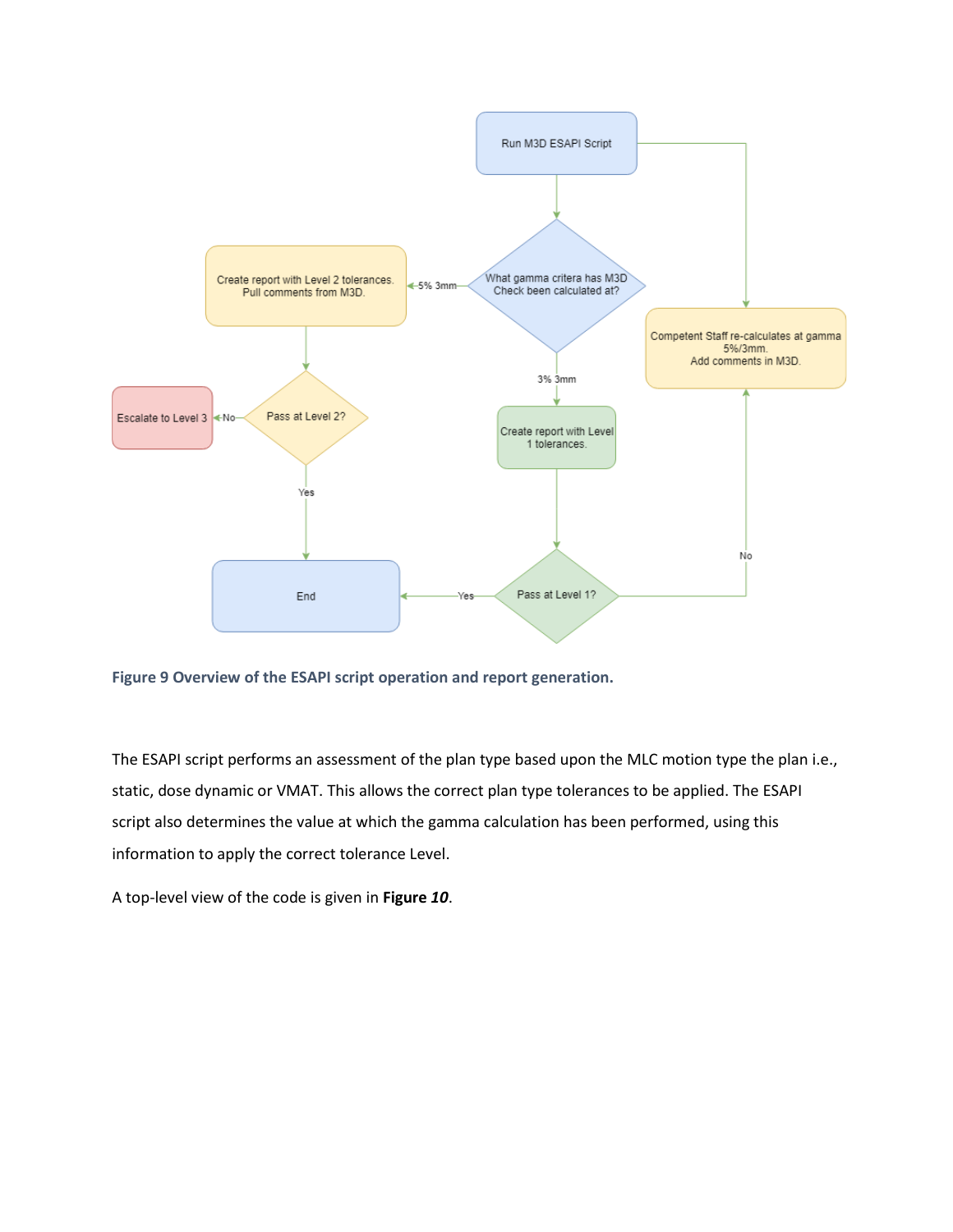

<span id="page-30-1"></span>

Provided all steps have completed successfully, the script will generate a custom PDF report in our local ARIA document import folder. The user can then import this document as usual and assess the tolerances before approving or escalating as appropriate. An example of the custom pdf report is given in Appendix 1

#### <span id="page-30-0"></span>Workflow efficiencies

Implementation of the above workflows has provided substantial workflow efficiencies. These stem from both the ability for M3D to begin calculations automatically when receiving DICOM data from the TPS and the ability to retrieve the plan report without leaving the ARIA environment. From timing studies, the approximate median time to perform PSQA of this type using our clinic's previous methodology was 9 minutes. For a level 1 M3D pass the median time is 1 minute, with a Level 2 taking a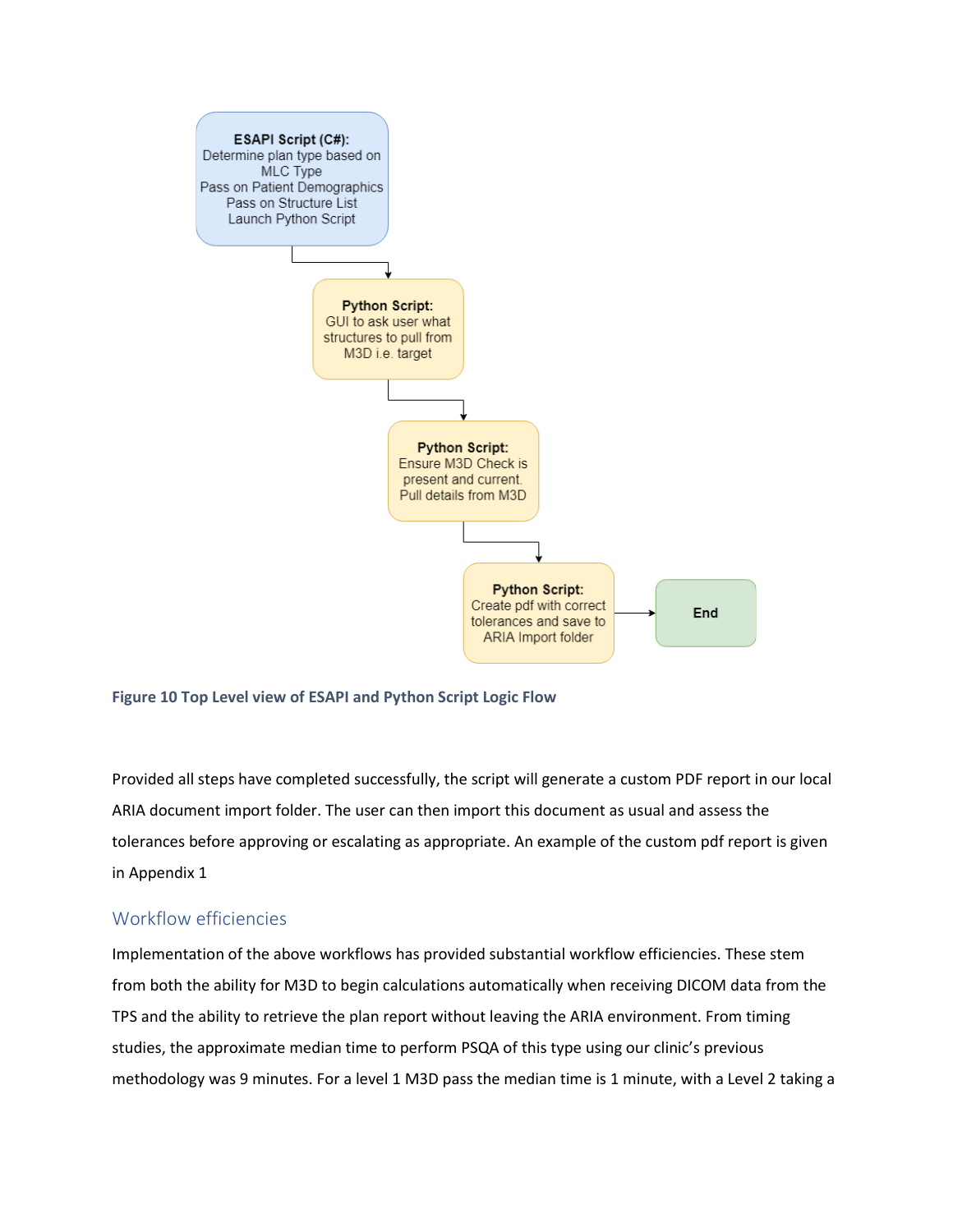similar amount of time to the previous methodology i.e., 9 minutes. Level 3 passes are assessed on a case-by-case basis and were not considered in the timing audit.



**Figure 11 Local activity data for the amount of PSQA type performed by month. M3D Calculations are dashed green, with the previously used PSQA method shown in solid orange.**

Using local activity data, the median number of independent calculations performed per month since May 2020 is 150. Over this period, 91% of M3D plans have passed at Level 1. As such, we estimate approximately 18 hours of staff time is saved per month from the efficiency savings gained using M3D and the described workflows.

### <span id="page-31-0"></span>System Maintenance

Appropriate quality assurance for software used within radiotherapy depends on the local working practices. A local risk assessment found that QA should be targeted specifically at changes to software or hardware, rather than performed periodically. For M3D this would be at software upgrades, changes to the server or when the local Record and Verify system (ARIA) is upgraded.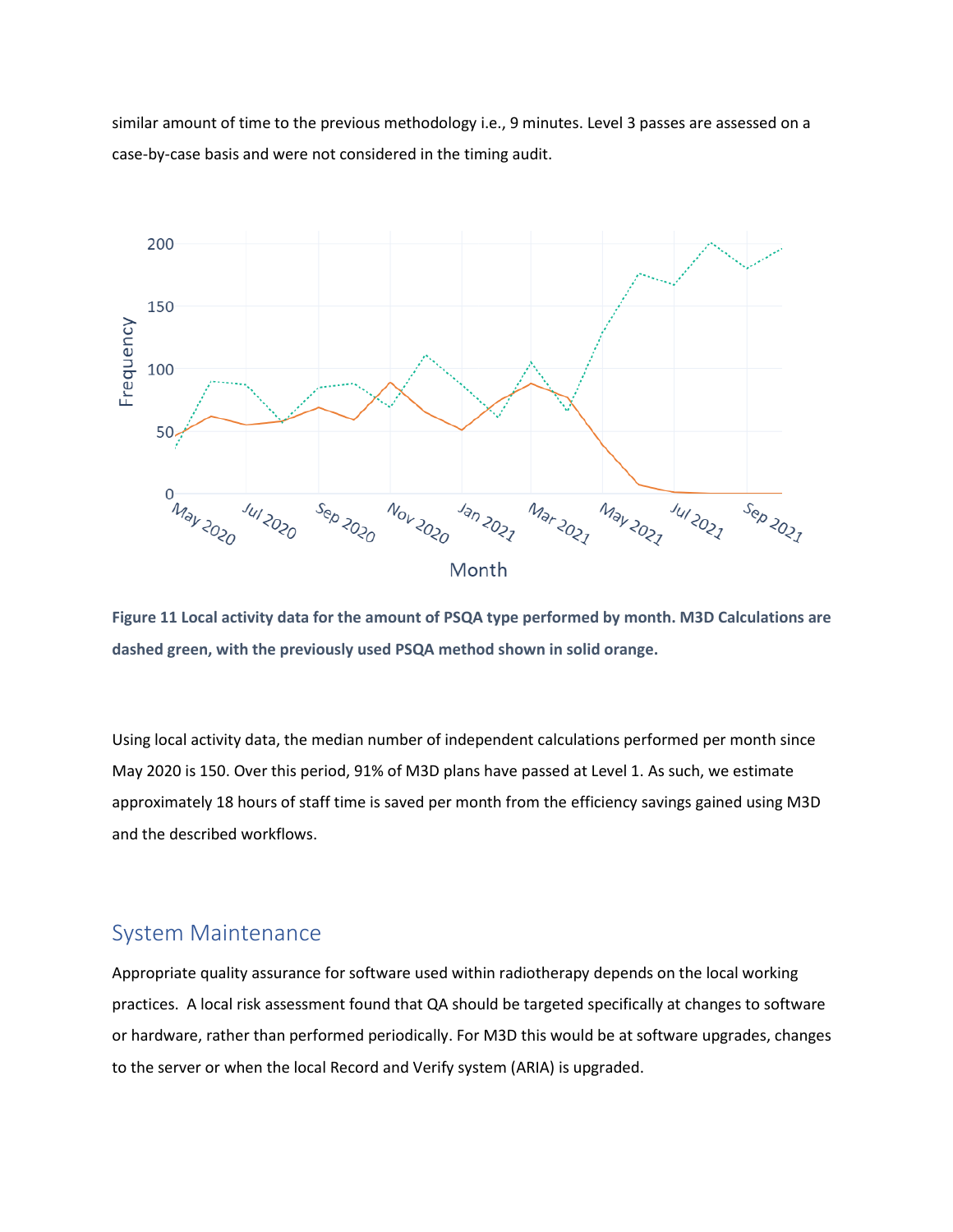The functionality tests involve:

- Export of a range of plan types from ARIA. Does M3D correctly identify and automatically calculate the plans?
- If MobiusFX or MobiusCBCT is utilised the export of log files (of all types used locally) and CBCT would be exported to M3D to ensure they are identified and processed;
- All Scripts that interact with M3D would be run to ensure functionality. These would be run on plans exported to M3D pre and post upgrade.

Dosimetric tests would involve exporting to M3D a battery of previous patients that include all treatment types normally considered. The calculation results can be compared to previous performance to demonstrate that no undocumented changes have occurred. If dosimetric differences are expected additional plans should be assessed. These would be selected based on the documented changes. For example, if changes to static IMRT calculations are expected, additional IMRT plans would be assessed. If the handling of material densities were changed, additional plans with significant inhomogeneity would be assessed, along with comparisons to measurements in an inhomogeneity phantom (such as the IAEA tests included in the commissioning work).

As DICOM data sets are deleted from the server automatically, consideration of data storage is restricted to the result reports. M3D is not a data archive and records of performed quality assurance must be retained as required. The server has storage available for all data related to patient under treatment. The general practice locally is to store a record of the M3D calculation in the patient record on ARIA, which acts as the primary record of the independent calculation. Then the M3D record is maintained to allow for population data studies. If performance of the M3D server deteriorates, the old records will be removed, however that limit has not been reached yet. Currently there are 665 patients recorded in the local M3D database, with most patients having 1 or 2 plan calculations.

### <span id="page-32-0"></span>Discussion and Future Work on Mobius3D

Currently scripting is used on a patient-by-patient basis to provide customised reports. However, with minimal changes the script could be altered to extract large data sets for auditing purposes. For example, it may be possible to perform population data studies to determine if there has been a change in performance, either due to changes in staff or planning practices, new CT scanners or other equipment, etc. It may also be used to automatically collate data to perform pre- and post-upgrade standardized QA. In v4.0 of M3D Plan Types have been introduced to allow for additional customization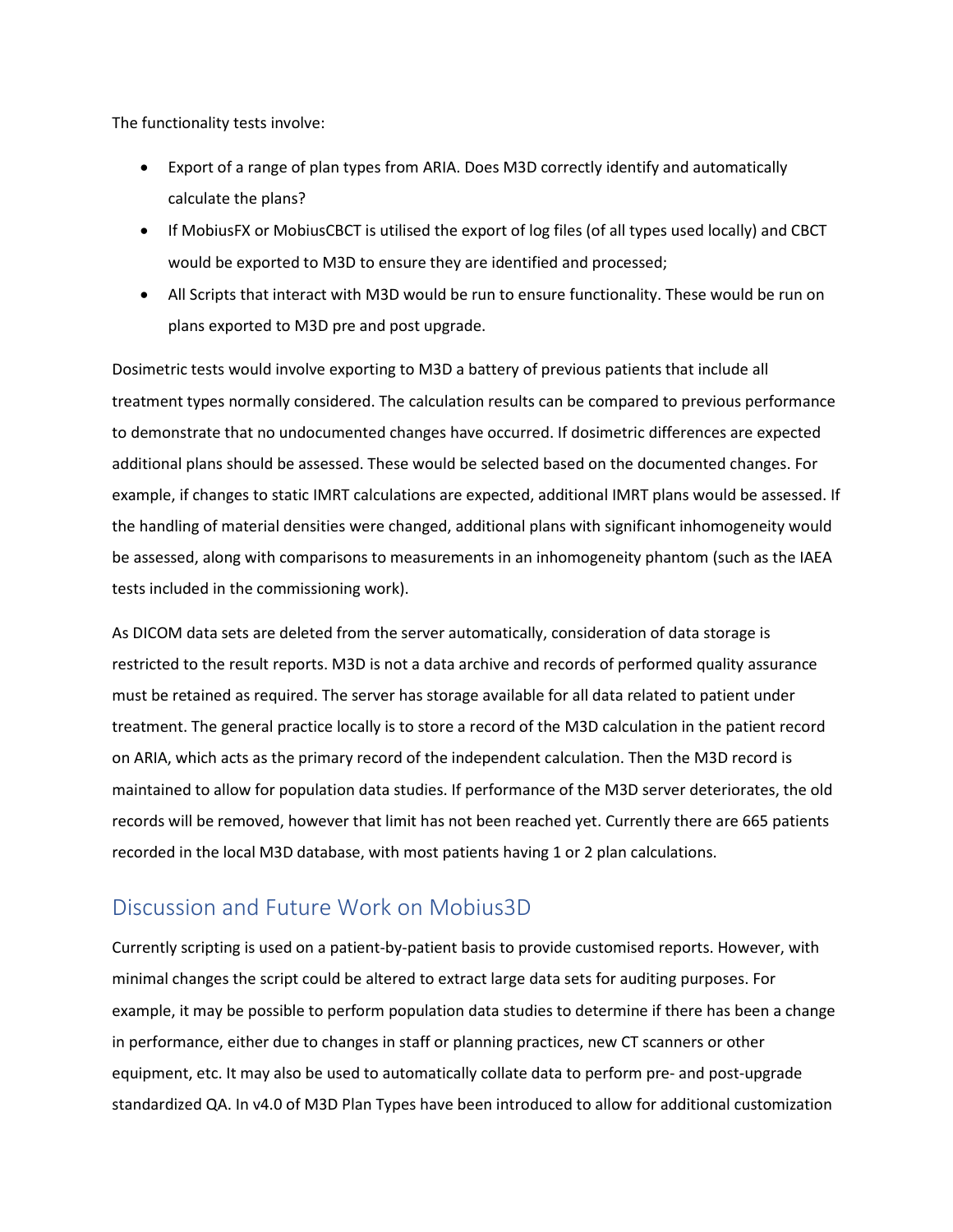of assessment criteria. A Plan Type has certain triggers such as Plan ID, Machine and Fractionation (limited to 1, 3, 5 fractions or conventional fractionation). Each Plan Type can have specific assessment criteria, such as Gamma Criteria and passing rates and Organ at Risk (OAR) criteria. If local OAR criteria vary by site and/or fractionation, this may be included in the Plan ID (e.g., HeadNeck66 or HeadNeck55) and then the correct tolerance will be assigned (e.g., SpinalCordPRV 50Gy or 45Gy). Currently a simplified system is used locally, with no OAR specific assessment. With this additional feature we may look at implementing additional Plan Types to allow for this more detailed comparison. It would require a minor change in local practice in terms of naming conventions. This would allow for more tailored acceptance criteria, allowing for the identification of exceptions without triggering substantial number of false positives.

M3D v4.0 also introduces dose calculations on CBCT acquired during treatment sessions. M3D will calculate a dose distribution and provide the mean dose differences for each structure. The use of the feature requires the export of the CBCT images and the registration object. On receipt, M3D will automatically calculate the dose distribution. The use of the feature as an adaptive review is being considered. Currently, plans are referred to Physics by treatment staff if changes in the patient anatomy is observed. Physics will investigate whether the anatomical changes will result in significant dosimetric differences. This process is very time consuming, and most cases only result in minor changes. An automated system, which may be used to cut down the number of investigations required by Physics, would be a significant efficiency improvement and allow more time to be dedicated to viewing the cases where changes are significant.

### <span id="page-33-0"></span>Thoughts on the Future of QA

In radiotherapy, there has been a continual requirement to provide assurance that the patients' treatment is delivered as planned, as a surrogate to validating dose delivery to defined target and OAR. The relevance of this surrogate has become less so with increasing complexity of planning, imaging, and delivery systems, though remains the current practice for most Radiotherapy platforms.

Traditionally, the key requirement for classical radiotherapy has been to assure the treatment plan is accurate and deliverable. This has been achieved via pre-treatment measurement and often computer simulation recalculation, as provided by the M3D system. However, there is an emerging requirement to validate the quality of dose delivered to the OAR and target structures as the move to personalized, ontable adaptive radiotherapy is contemplated. This will see new demands for verification and validation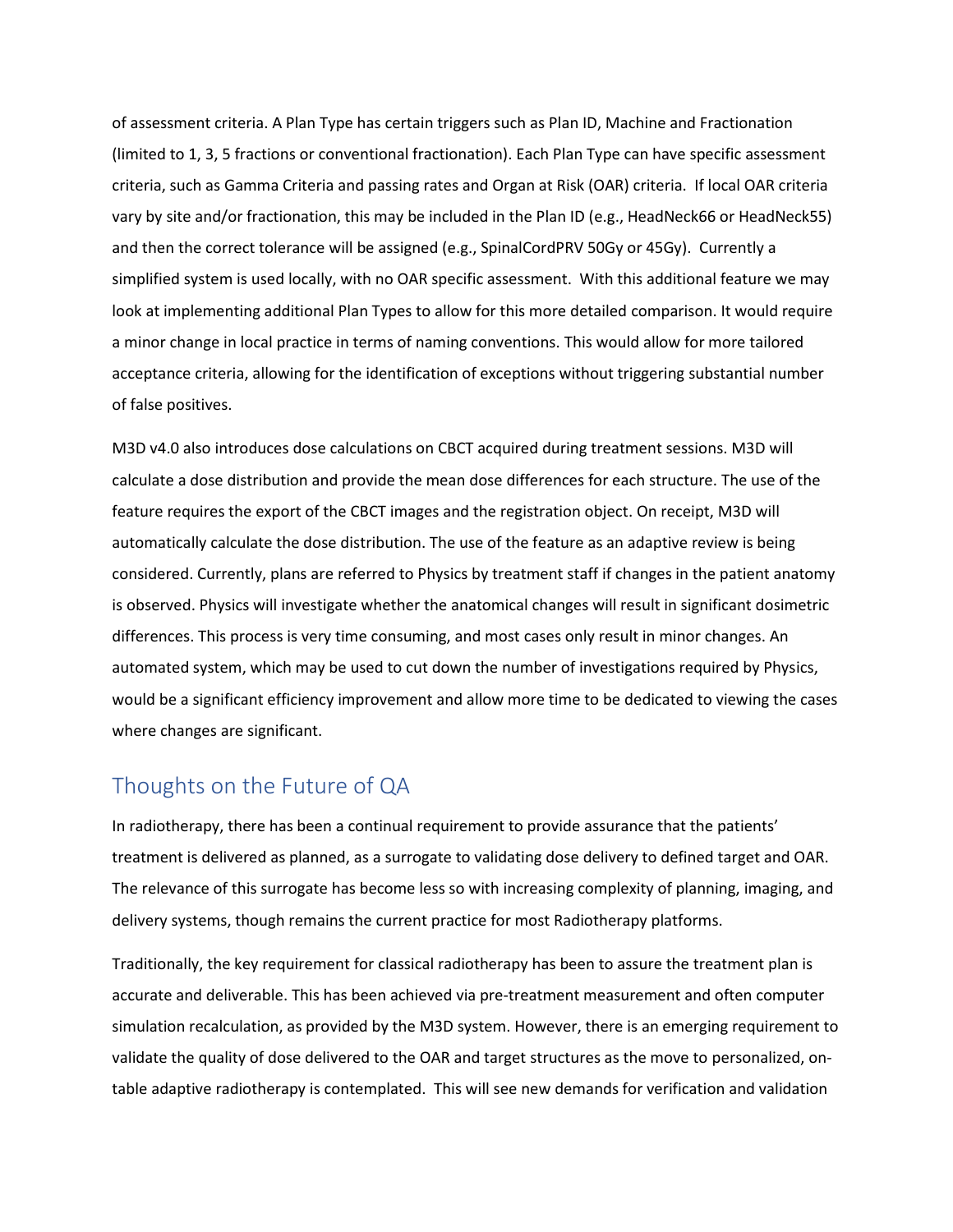systems; a requirement to take information from multiple sources and then collate the available information. For example; volumetric patient imaging, exit portal fluence and linac log files must all be considered in producing the individual fraction-based validation and, with the addition of sophisticated dose aggregation algorithms, treatment dose may then be assured over the entire episode of care.

### <span id="page-34-0"></span>**Conclusions**

This whitepaper discusses the commissioning of M3D for clinical use for Halcyon and C-Arm linacs. This has been performed for VMAT, Conformal RT and Virtual Simulation treatment techniques. Commissioning work has demonstrated acceptable accuracy and known limitations of M3D were quantified. We have also incorporated M3D fully into our clinical workflow. This has streamlined our patient specific QA process, removing the need for measurement for the majority of cases. Plans requiring higher level of scrutiny are identified and stratified. Furthermore, the workflow of using M3D has been automated which has allowed for time saving efficiencies, and hence staff resource savings, in our patient pathway.

Overall, this work and M3D has benefited the patients receiving radiotherapy at Hull University Teaching Hospitals NHS Trust.

### <span id="page-34-1"></span>Reference

JAMES, H., BEAVIS, A., BUDGELL, G., CLARK, C., CONVERY, D. & MOTT, J. 2008. Guidance for the Clinical Implementation of Intensity Modulated Radiotherapy. Report No. 96. York, UK: IPEM.

TECDOC, I. 2008. 1583: commissioning of radiotherapy treatment planning systems: testing for typical external beam treatment techniques. *Vienna: International Atomic Energy Agency*.